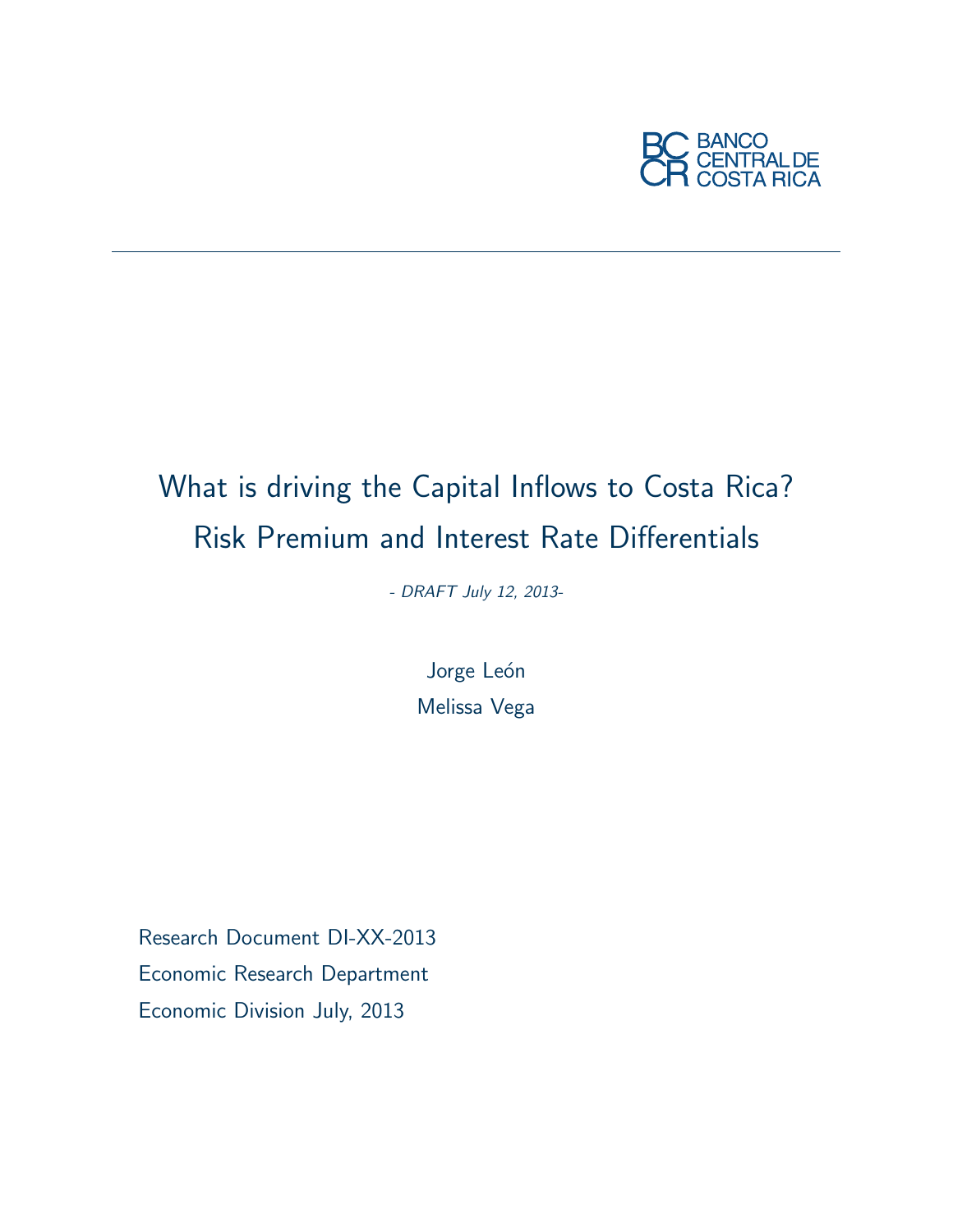The views expressed in this paper are exclusively those of the author(s) do not necessarily reflect the position of the Central Bank of Costa Rica.

Reference: DEC-DIE-DI-XX-2013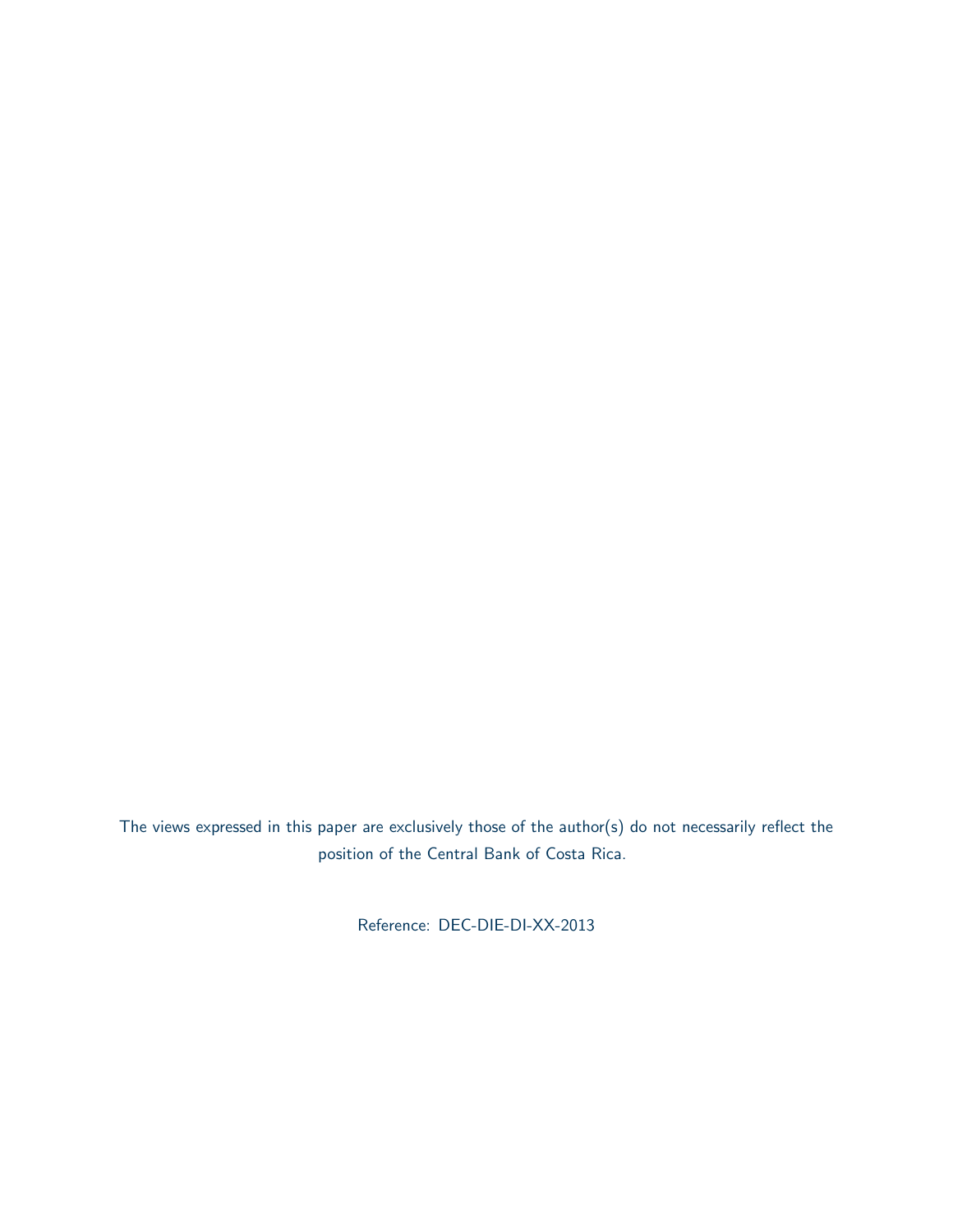# What is driving the Capital Inflows to Costa Rica? Risk Premium and Interest Rate Differentials

Jorge León  $\frac{4}{3}$  Melissa Vega<sup>[§](#page-2-1)</sup>

## Abstract

The present investigation's goal is to analyse the interest rate differential as the main factor behind the capital inflows experienced by Costa Rica during the second semester of 2012. For this purpose, a panel data model for interest rate differential is estimated taking into consideration an array of relevant macroeconomic variables. The results suggest that interest rate differentials for Costa Rica in 2012 are above what the estimated model predicts for the lending rate and deposit rate by 8.4 pp., and between 2.7 pp. and 1.7 pp. respectively. This excess in the interest rate differential could explain the observed capital inflows. Therefore, a reduction of lending and deposit interest rate differentials is crucial, but an extra effort has to be made to reduce the lending rate differential. As a consequence of the prevailing situation, the difference between lending and deposit rate in Costa Rica is greater than in countries with similar levels of risk.

Key Words: Interest Rate, Risk Premium, Uncovered Interest Rate Parity.

JEL Classification: F36, G15

### Resumen

El objetivo del presente estudio es analizar el diferencial de tasas de interés puesto que se considera como el principal factor detrás de las entradas de capital a Costa Rica observadas en el segundo semestre del 2012. Se realiza una estimación de un modelo de datos de panel para el diferencial de tasa de interés, teniendo en cuenta una serie de variables macroeconómicas relevantes. Los resultados del modelo sugieren que los diferenciales de tasas de interés en el 2012 para Costa Rica están por encima 8.4 pp. para el caso de las tasas activas y entre el 2,7 pp. y 1,7 pp. por encima para las tasas pasivas de acuerdo con los diferenciales. Este exceso en el diferencial de tasas de interés podría explicar los flujos de capital observados durante este periodo. Por lo tanto, una reducción del diferencial de ambas tasas de interés es crucial. Sin embargo, se debe realizar un esfuerzo extra para tratar de reducir el diferencial de la tasa activa. Como consecuencia de la situación prevalenciente, el margen entre tasas activas y pasivas para Costa Rica es mayor que para países con un riesgo similar.

Palabras clave: Tasas de Interés, Riesgo País, Paridad Descubierta.

#### Clasificación JEL: F36, G15

<span id="page-2-1"></span><span id="page-2-0"></span><sup>‡</sup>Economic Research Department, Central Bank of Costa Rica. Email: [leonmj@bccr.fi.cr](mailto:leonmj@bccr.fi.cr)

<sup>§</sup>Economic Research Department, Central Bank of Costa Rica. Email: [vegamm@bccr.fi.cr](mailto:vegamm@bccr.fi.cr)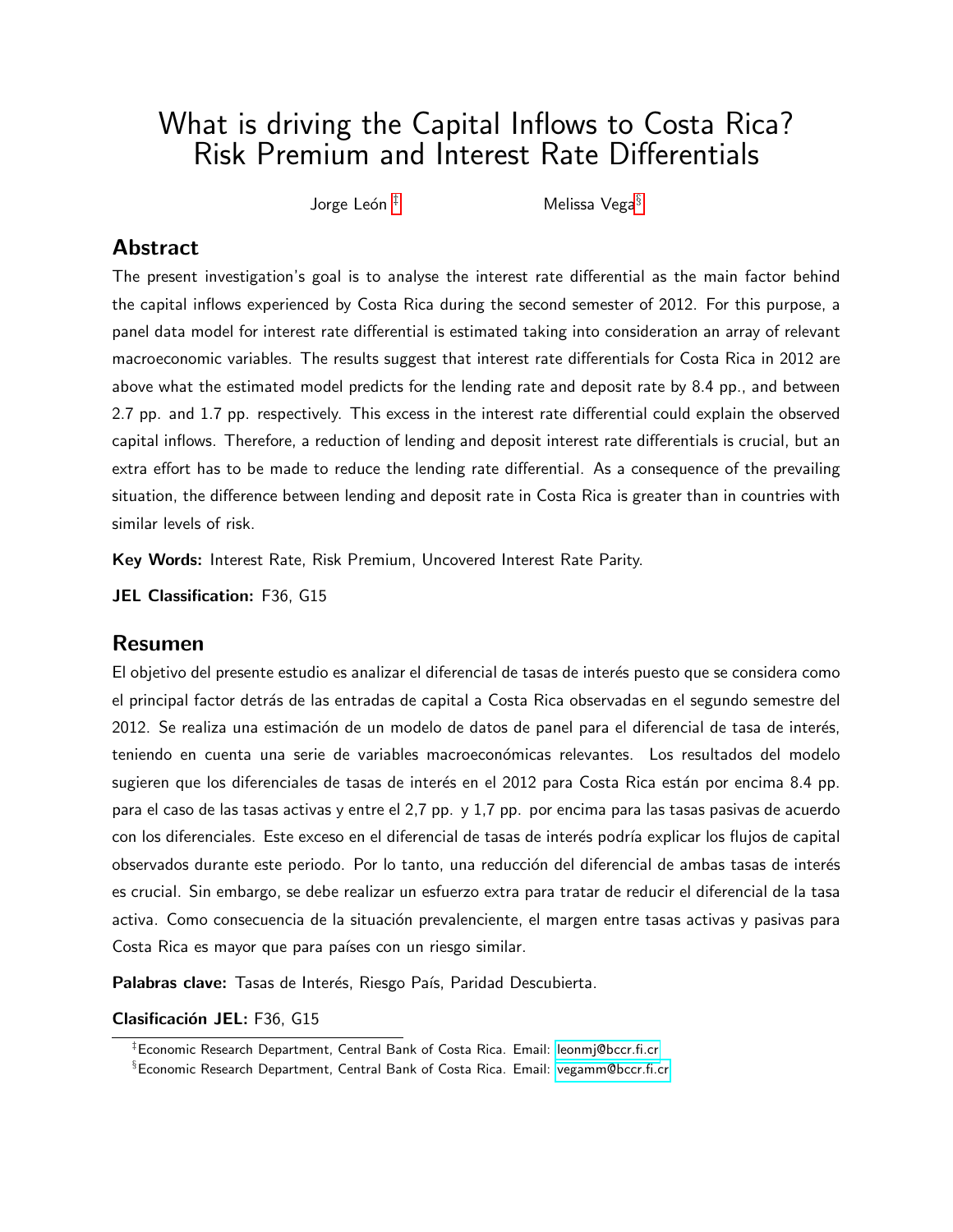# What is driving the Capital Inflows to Costa Rica? Risk Premium and Interest Rate Differentials

# <span id="page-3-0"></span>**Contents**

|                | <b>Contents</b>                                                                                                         | $\mathbf v$ |
|----------------|-------------------------------------------------------------------------------------------------------------------------|-------------|
|                | <b>List of Figures</b>                                                                                                  | vi          |
|                | <b>List of Tables</b>                                                                                                   | vi          |
| 1              | Introduction                                                                                                            | 1           |
| $\overline{2}$ | <b>Literature Review</b>                                                                                                | 3           |
| 3              | <b>Theoretical Considerations</b>                                                                                       | 6           |
|                | 3.1                                                                                                                     | 6           |
|                | 3.2                                                                                                                     | 8           |
|                | 3.3                                                                                                                     | 9           |
| 4              | Data                                                                                                                    | 10          |
|                | 4.1                                                                                                                     | 17          |
| 5              | <b>Econometric Specification</b>                                                                                        | 19          |
| 6              | <b>Results</b>                                                                                                          | 23          |
|                | 6.1                                                                                                                     | 23          |
|                | 6.2                                                                                                                     | 23          |
|                | 6.3<br>Observed versus Predicted Interest Rate Differentials results and results and results and results are not result | 30          |
| $7\,$          | <b>Concluding Remarks</b>                                                                                               | 35          |
|                | <b>References</b>                                                                                                       | 37          |
|                | <b>A</b> Balance of Payments                                                                                            | 38          |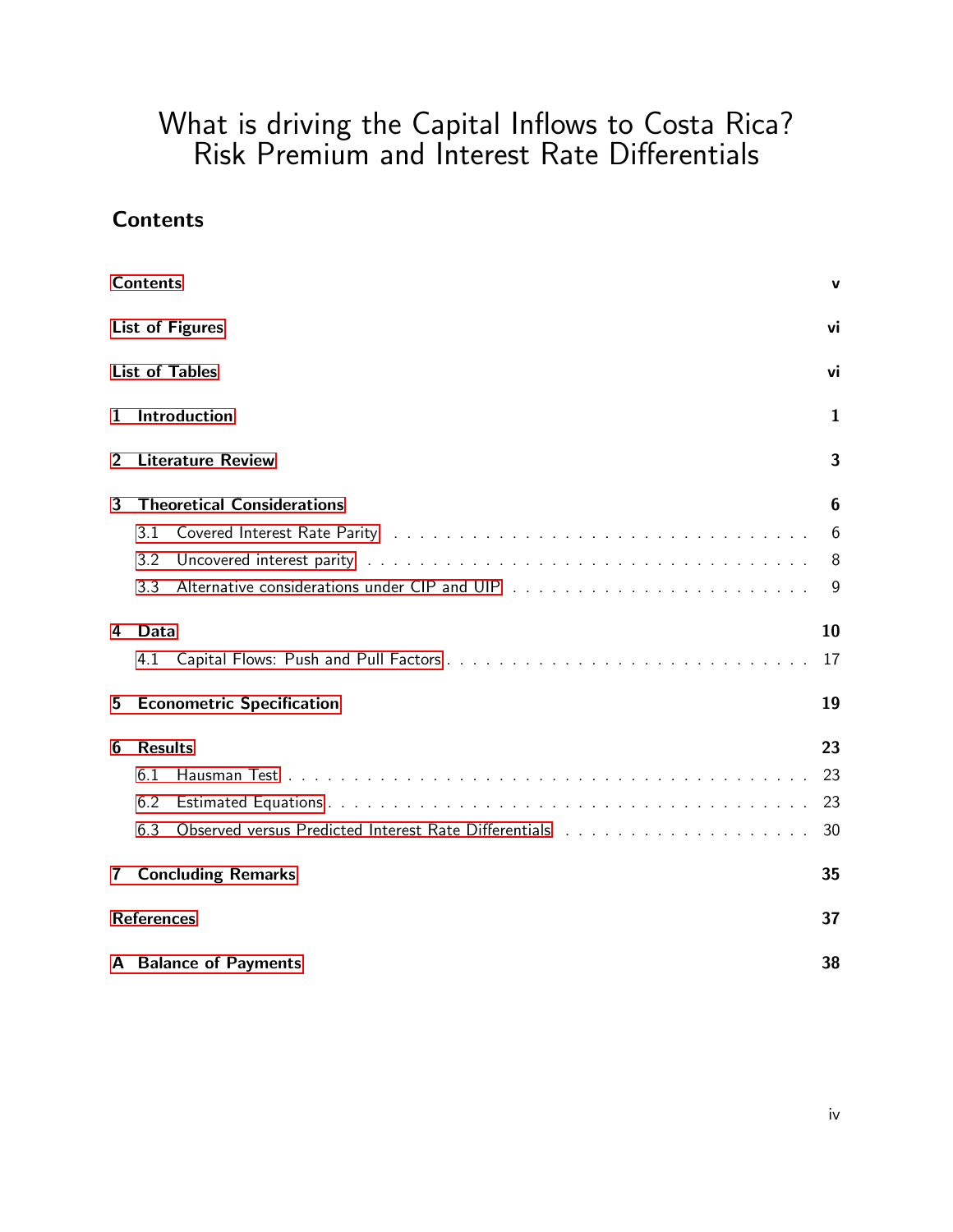# <span id="page-4-0"></span>List of Figures

| 1  |                                                                                                                 |     |
|----|-----------------------------------------------------------------------------------------------------------------|-----|
| 2  |                                                                                                                 | 12  |
| 3  | Lending Interest Rate Differential Minus Change of the Exchange Rate                                            | 13  |
| 4  | Deposit Interest Rate Differential Minus Change of the Exchange Rate                                            | 14  |
| 5  | Deposit Interest Rate Differential Minus Change of the Exchange Rate                                            | -15 |
| 6  |                                                                                                                 | 16  |
| 7  | Lending and Deposit Rates Comparison (a) and a subset of the state of the state of the state of the state of t  | 18  |
| 8  |                                                                                                                 |     |
| 9  |                                                                                                                 | 30  |
| 10 |                                                                                                                 | 31  |
| 11 | Deposit Interest Rates Differential Predicted by the Model (ECLA)                                               | 32  |
| 12 | Gap between Observed and Predicted Interest Rates Differential Association Cost                                 | 32  |
| 13 | Gap between Observed and Predicted Interest Rates Differential after the Financial Crisis                       | 33  |
| 14 | Gap between Observed and Predicted Interest Rates Differential for selected countries                           | 34  |
| 15 |                                                                                                                 | 34  |
| 16 | Predicted Margin by the Models resources in the service of the Models resources in the Structure of the Predict |     |

# <span id="page-4-1"></span>List of Tables

| 1              |  |
|----------------|--|
| 2              |  |
| 3              |  |
| $\overline{4}$ |  |
| -5             |  |
| 6              |  |
| 7              |  |
| 8              |  |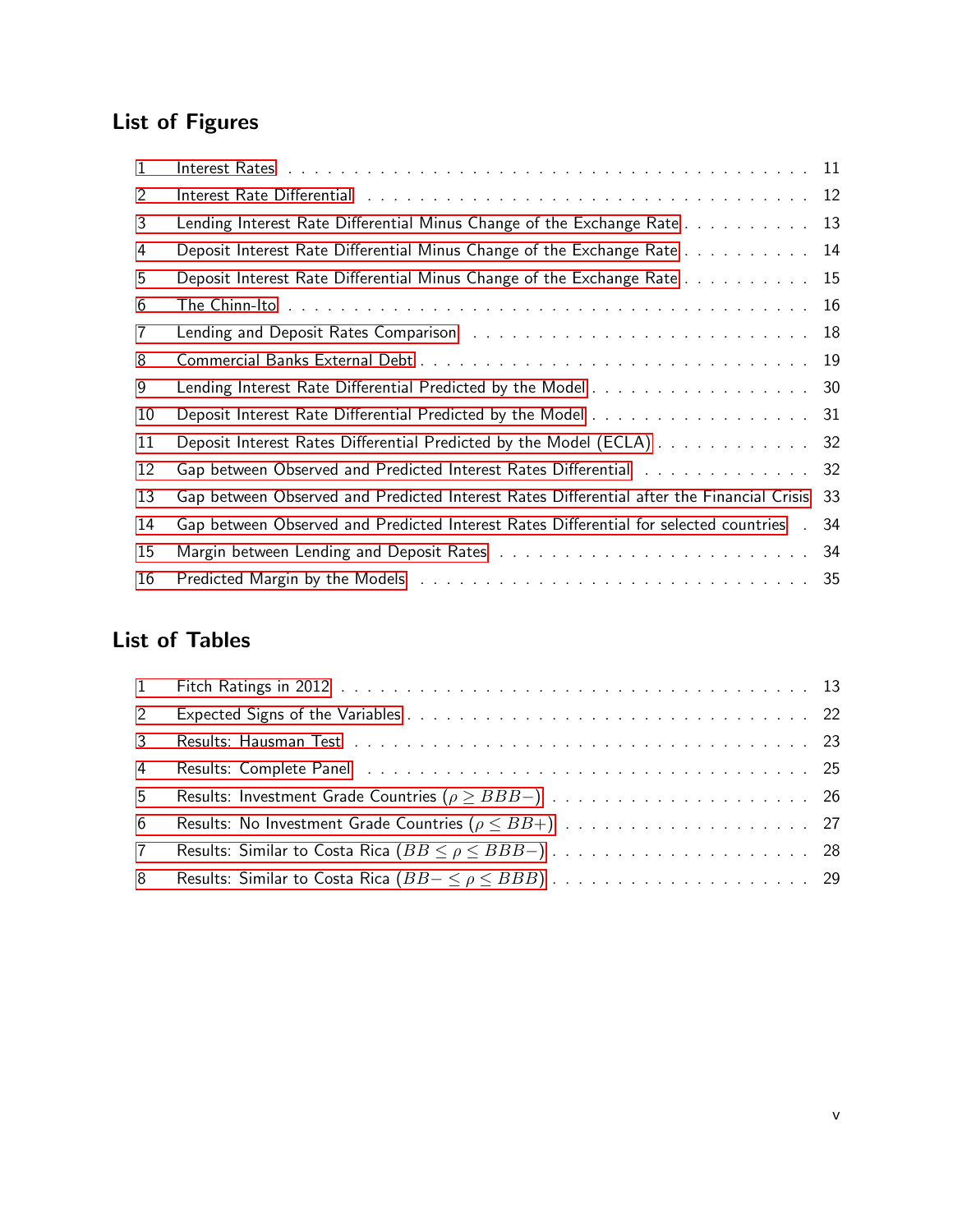# What is driving the Capital Inflows to Costa Rica? Risk Premium and Interest Rate Differentials

### <span id="page-5-0"></span>1 Introduction

The present document estimates the main factors determining the interest rate differential between local and international interest rates. An econometric methodology based on a data panel analysis is performed in order to model the country's risk premium an array of relevant macroeconomic variables that have been assessed in previous investigations and theoretical literature.

The results of the estimated model suggests that the interest rate differentials in 2012 for the case of Costa Rica were 8.4 pp. above for the case of the lending rate, and between 2.7 pp. and 1.7 pp. above for the deposit rate. This excess in the interest rate differential could explain the observed capital inflows during the same period.

In order to estimate de model, annual data from 1995 to 2012 is used to evaluate approximately 20 variables from 92 countries. The model was estimated with four different groups given the level of country risk. Initially, the complete data panel is considered with the intention of establishing a reference point. Next, the same model is estimated with three subgroups: countries with investment level, countries without investment level and countries with similar level of risk. This last specification is particularly important in order to make comparisons between observed results and the ones predicted by the model.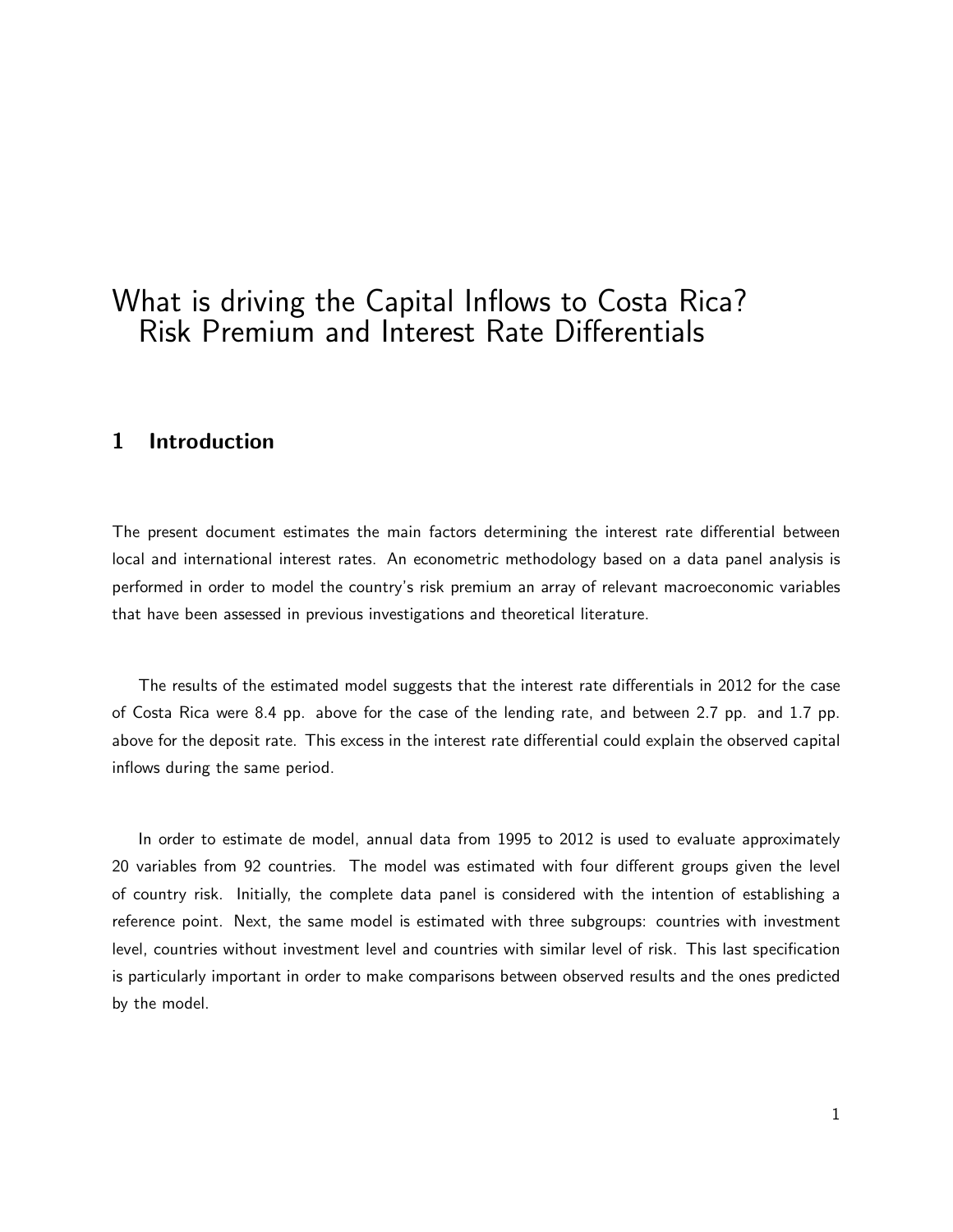This topic has become extremely relevant considering that Costa Rica has received larger capital inflows during the last semester of 2012. This is particularly evident for the fourth quarter of 2012, in which the result of the capital account was US\$2,337 million well above the US\$743.7 million observed for the same quarter of the previous year.

Also the composition of the capital inflows changed. In general the main driving force behind the result of the capital account in Costa Rica has been the Foreign Direct Investment (FDI). But during the last semester of 2012 the net FDI was US\$721.3 million, while the net portfolio investment was equal to US\$1,985.2. This deviation can be explained by an important increase in debt security buying by foreigners (US\$1,801.7). Also during this period there was an increase in the section of other investment of the capital account, due to an increase in foreign loans to commercial banks  $^{\rm 1}.$  $^{\rm 1}.$  $^{\rm 1}.$ 

The interest rate differentials that exist between Costa Rica and the international financial markets are pointed as the main reason behind the inflow of capital observed during the period. The entry of these external resources has been encouraged by international interest rates that are at historic lows and the effect of a high country risk premium present in emerging economies, such as Costa Rica. These circumstances have created arbitrage opportunities.

Furthermore, two accompanying circumstances contribute with the capital inflows: first, Costa Rica has free capital movements and second, the exchange rate regime of a crawling band has resulted in an "anchored" exchange rate close to the lower band<sup>[2](#page-6-1)</sup>.

On this topic [Leon](#page-41-1) [\(2013\)](#page-41-1) illustrates the inflows of capital to a small and open economy such as Costa Rica using the Metzler Diagram. The analysis provides tractable description to understand the motivation for the inflows of capital, as well as a framework to analyse the policy options available.

Capital inflows are beneficial for an emerging economy, such as Costa Rica. Nevertheless, substantial increases in the level of capital inflows could destabilize the economy. Among the risks associated with large capital inflows are: (i) a reduced level of control over monetary policy and the resulting risk of

<span id="page-6-1"></span><span id="page-6-0"></span> $1$ For more details of the Balance of Payments of Costa Rica see the Table of the annex

<sup>&</sup>lt;sup>2</sup>Since August 2010 the exchange rate has been close to 500 colones per dollar, which is the lower level of the bands established by the Central Bank of Costa Rica.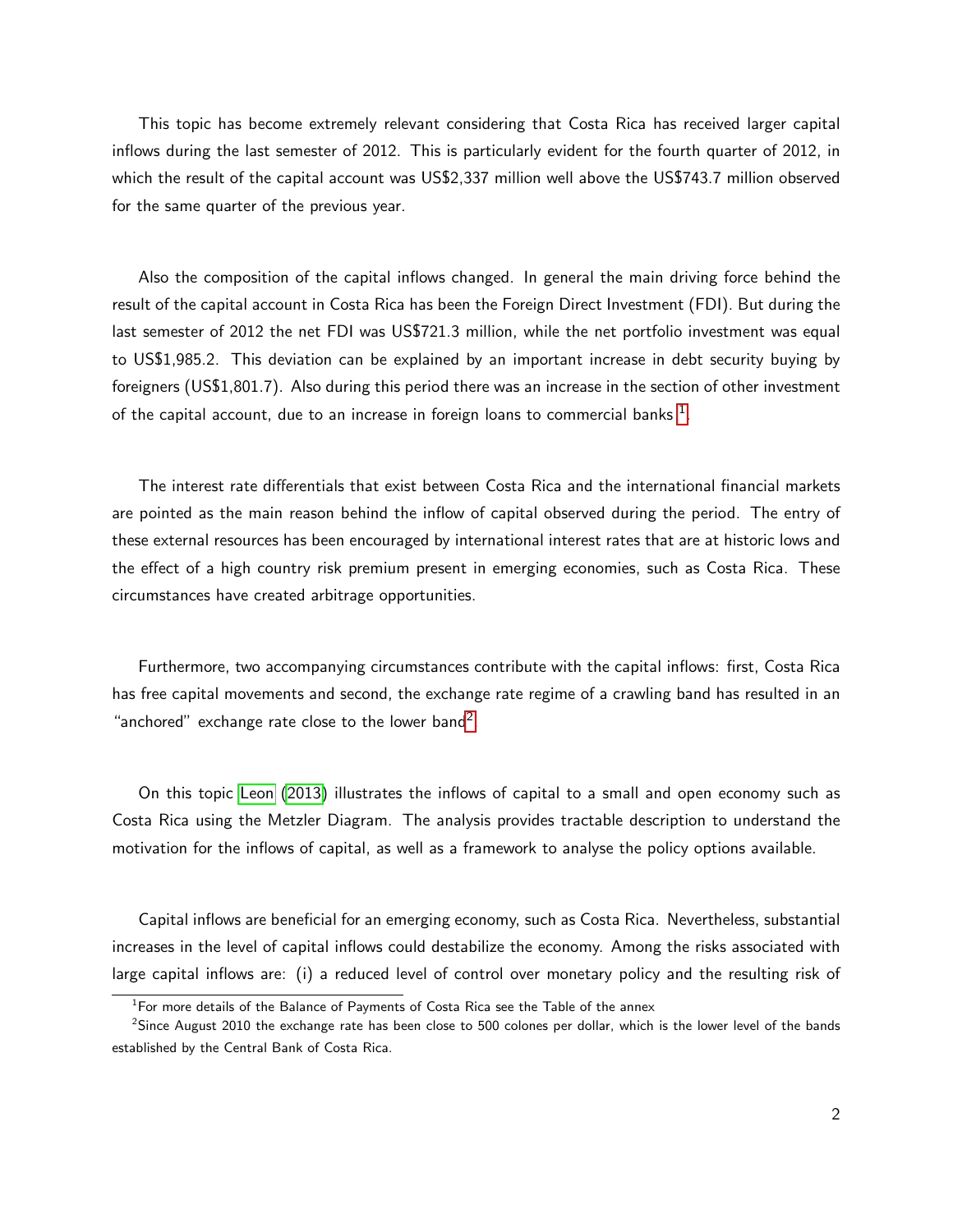higher level of inflation; (ii) an increase of systemic risk in the financial sector; (iii) the possibility of financial assets or real state bubbles.

Under this context, the Central Bank of Costa Rica (BCCR) is responsible to enforce the required policies in order to guarantee macroeconomic and financial stability to protect the progress achieved in terms of maintaining historically low levels of inflation and avoid any unwanted monetary excess. Thus, BCCR may direct its efforts to reduce the interest rate differential and the entry of capitals. Along these lines, the leading purpose of this paper is to clarify the magnitude of the observed interest rate differentials and suggest policy actions to reduce the differential<sup>[3](#page-7-1)</sup>.

The document is organized as follows. Section 2 briefly reviews the literature and the most recent empirical evidence related to the interest rate differentials. Section 3 and 4 describe the model and the data, respectively, that is used to estimate the proposed specification with the four subgroups that were noted above. Section 5 defines the econometric model and the expected signs of the variables that are calculated. Section 6 presents the main results with the corresponding econometric tests and the interest rates differentials predicted by the model. Finally, section 7 summarizes the principal conclusions and the recommended policy actions to reduce the differential.

### <span id="page-7-0"></span>2 Literature Review

Most of the previous literature that attempted to explain the interest rate differential is based on the principle of arbitrage under two different scenarios: covered and uncovered interest rate parities. Both theoretical relationships have been developed under the assumptions of open economies and international financial integration where local and international investments, measured in a common currency, will tend to equalize the returns.

<span id="page-7-1"></span> $3$ As a result of capital inflows, the Government has sent to Congress a bill design to discourage these capital inflows. The bill includes a temporary increase in the level of taxes on returns of capital assets owned by foreigners living outside the country. It also includes a provision, in which the Central Bank is allowed to increase the level of reserve deposits coming from foreigners not living in Costa Rica. As for July 2013 this bill has not been approved by the Congress.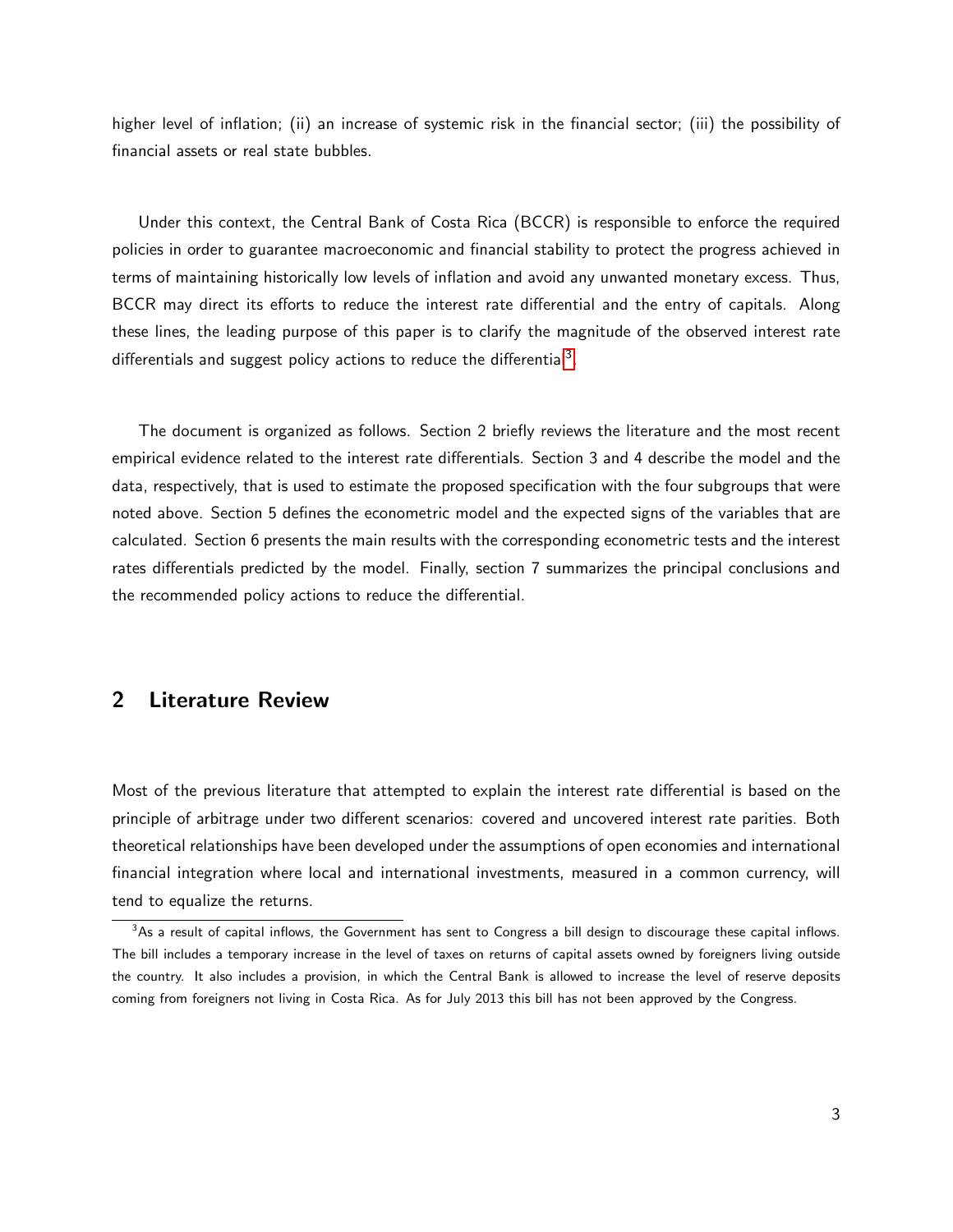In this sense, the country risk premium is one of the main factors that has been widely investigated under covered and uncovered interest rate parities. Aliber (1973) offers one of the first perspectives that split the differential in two main determinants: exchange risks and political risks. Exchange risks are led by differences in the currency of denomination and the probability that exchange rates could change. On the other hand, the political risks are led by differences in the legal jurisdictions and, the likelihood that additional controls could be applied. In this sense, "the part of the interest agio not explained by exchange risk reflects political risks and perhaps a variety of other risk and costs"(1973, p.1452).

In terms of recent empirical studies, Ades, Kaune, Leme, Masih, and Tenengauzer (2000) present the Golden Sachs Equilibrium Sovereign Spread methodology (GS-ESS) to estimate the coefficients for a long run equilibrium panel model to value and predict sovereign spreads for emerging markets. For this purpose, 15 countries were selected and, eight explanatory variables (GDP growth rate, total external amortizations, budget balance, exports, REER, LIBOR and a dummy variable to capture the history of default for each country) were classified under four categories: liquidity variables, solvency variables, variables representing external shocks and dummy variables, using monthly data from 1996 to 2000.

The proposed specification was constructed based on a theoretical model that assumes the existence of imperfect capital markets where the emerging economies are small borrowers. Thus, they "see a country's fair value spread as a function of the probability that it will default on its external obligations. This probability is a function of variables related to the country's solvency, liquidity, debt-service track record, and also to global financial conditions". In line with the final results, the paper concludes that two countries are overvalued, twelve are undervalued and one is close enough to equilibrium. The conclusion was achieved based on the gap between the estimated probabilities of default and the observed spread values. The main causes are not deepened.

In a similar line, Rowland (2004) provides a comprehensive analysis to determinate which factors can explain the interest rate differentials between US Treasuries and Colombian sovereign securities using data from 1998 to 2003. Using an OLS regression framework and daily data to estimate the shortterm determinants, he concluded that "the results of this study suggest that the daily spread changes are influenced by the change in the spread of other emerging markets, the change in the S&P 500 stock market index, and by the change in the Colombian exchange rate". On the other hand, Rowland selects a Johansen framework with monthly data to calculate the long-term determinants. In this way, "exports, the exchange rate, the economic growth rate and the US T-Bill rate all show up as significant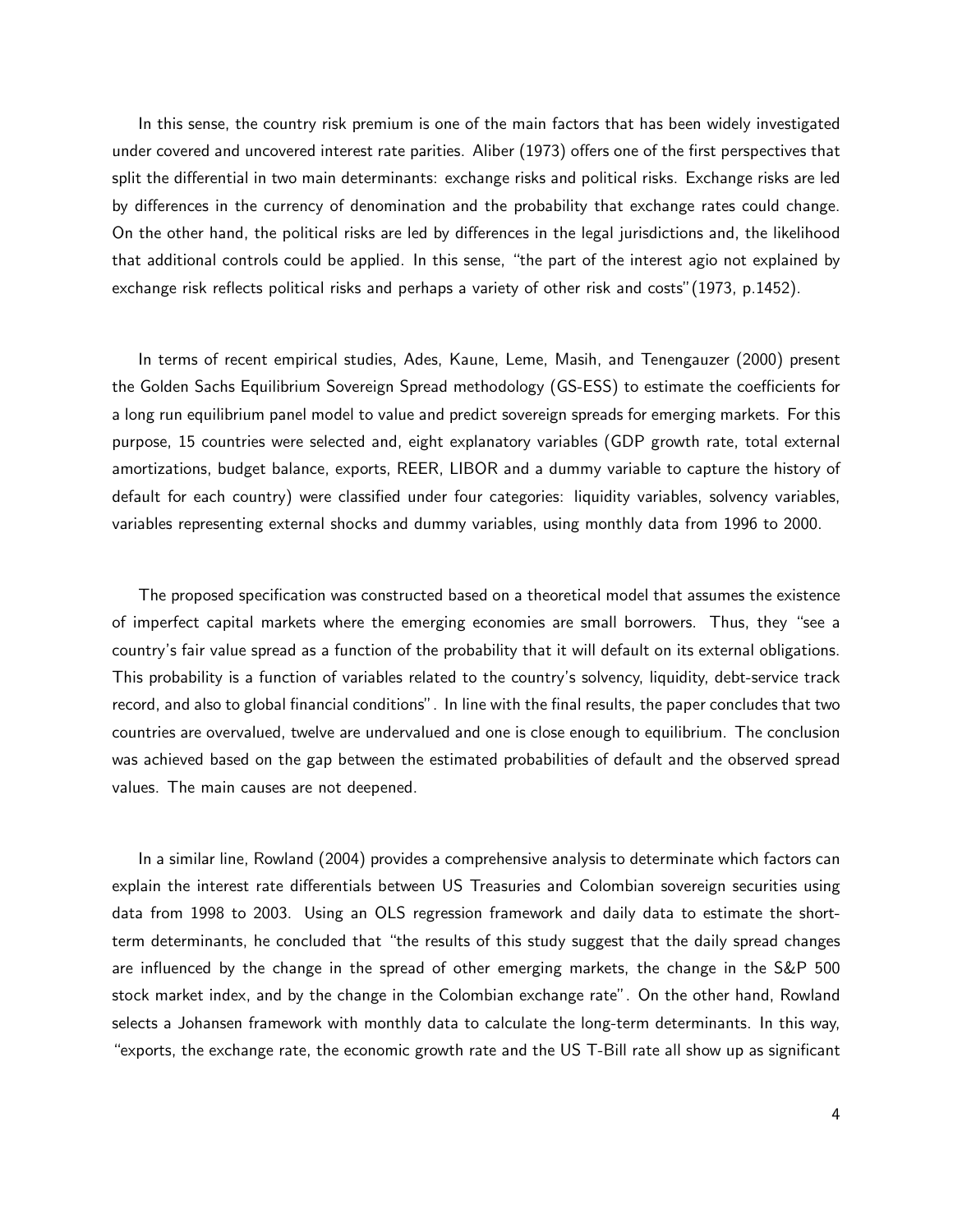explanatory variables of the sovereign spread".

One important observation from Rowland (2004) is that none of the previous studies in Colombia has concluded that the fiscal deficit is a significant variable to explain the interest rate differentials. Consequently, this behaviour could reflect some level of endogeneity in fiscal policies due to external conditions or restrictions established by international financial organizations in order to improve the credit access.

Related to cross-country studies, Rowland and Torres (2004) use annual data from 1998 to 2002 to create a data panel in order to identify the main economic variables that can influence the spreads of 16 emerging market sovereign issuers and the sovereign creditworthiness. Their main conclusion is that "for both the spread and the creditworthiness, significant explanatory variables include the economic growth rate, the debt-to-GDP ratio, the reserves-to-GDP ratio, and the debt-to-exports ratio. In addition, the spread is also determined by the exports-to-GDP ratio, and the debt service to GDP,while the creditworthiness is influenced by the inflation rate and a default dummy variable". One of the interesting points was the selection of the observed dependent variable. The authors decided to work with the EMBI Global country index calculated by JP Morgan for the individual countries as an approximation of the sovereign spread. The main justification was that the investigation was focused on evaluating sovereign issuers rather than performance of individual bonds. In this sense, EMBI Global provides a better framework to compare bonds. Also, the index was available for all the required emerging markets.

Comparing the two last studies noted above, it is important to highlight that the empirical results can easily differ in terms of the significant explanatory variables. For example, the LIBOR and the nominal budget balances are relevant variables within the Golden Sachs Equilibrium Sovereign Spread methodology but, the same variables didn't evidence any significant influence in Rowland and Torres paper. Finally, it is worth noting that there is no previous literature related to the topic of interest rate differential for the specific case of Costa Rica.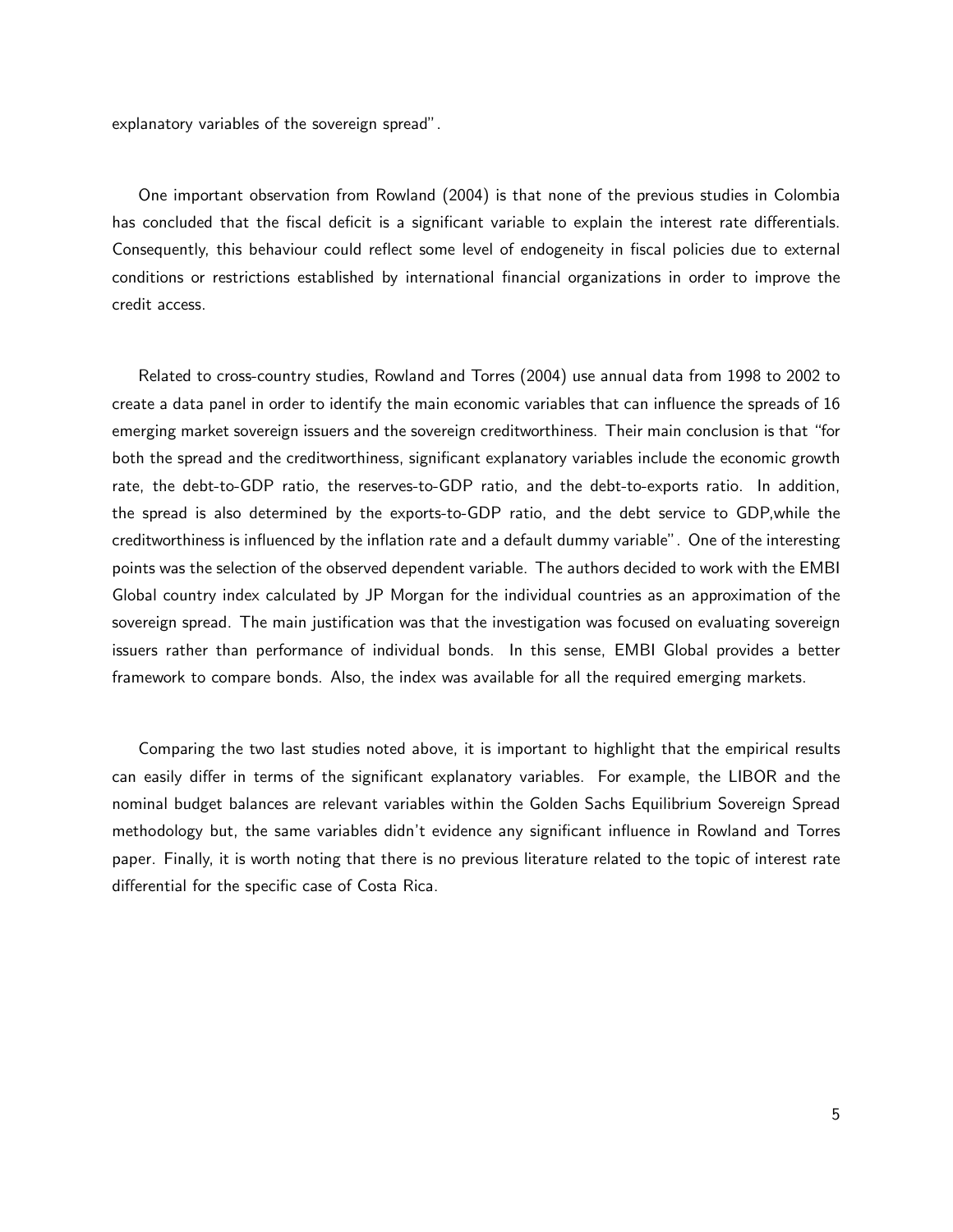### <span id="page-10-0"></span>3 Theoretical Considerations

In this section, we follow Rojas (1998) to clarify the theoretical framework under covered and uncovered interest rate parities in order to provide a more detailed explanation of the different components that are considered for each of them, and particularly, to clarify the derivation of the risk premium.

#### <span id="page-10-1"></span>3.1 Covered Interest Rate Parity

Under the assumption of free capital flows, the covered interest parity (CIP) arises from the existence of forward and spot efficient markets to guarantee that the interest rate differential between two comparable assets, denominated in different currencies, should be equal to the forward premium of the foreign currency. Arbitrage ensures that any deviation will be adjusted immediately, closing down any opportunity of risk-free returns. It should satisfy the equation (1):

$$
\frac{1 + i_{t+k}}{1 + i_{t+k}^*} = \frac{F_{t+k}}{S_t} \tag{1}
$$

Where:

 $i_{t+k}$  is the domestic nominal interest rate between t and t+k.  $i_{t+k}^*$  is the foreign nominal interest rate between t and t $+\mathsf{k}.$  $F_{t+k}$  is the forward parity at time t to be executed at t+k.  $S_t$  is the spot parity at time t.

In order to eliminate any option of arbitrage, this equation states that the nominal return of the foreign asset covered by a forward contract is equal to the nominal return of the domestic asset.

Subtracting one on each side of the expression, the equation noted above is equivalent to:

$$
\frac{i_{t+k} - i_{t+k}^*}{1 + i_{t+k}^*} = \frac{F_{t+k} - S_t}{S_t} \tag{2}
$$

6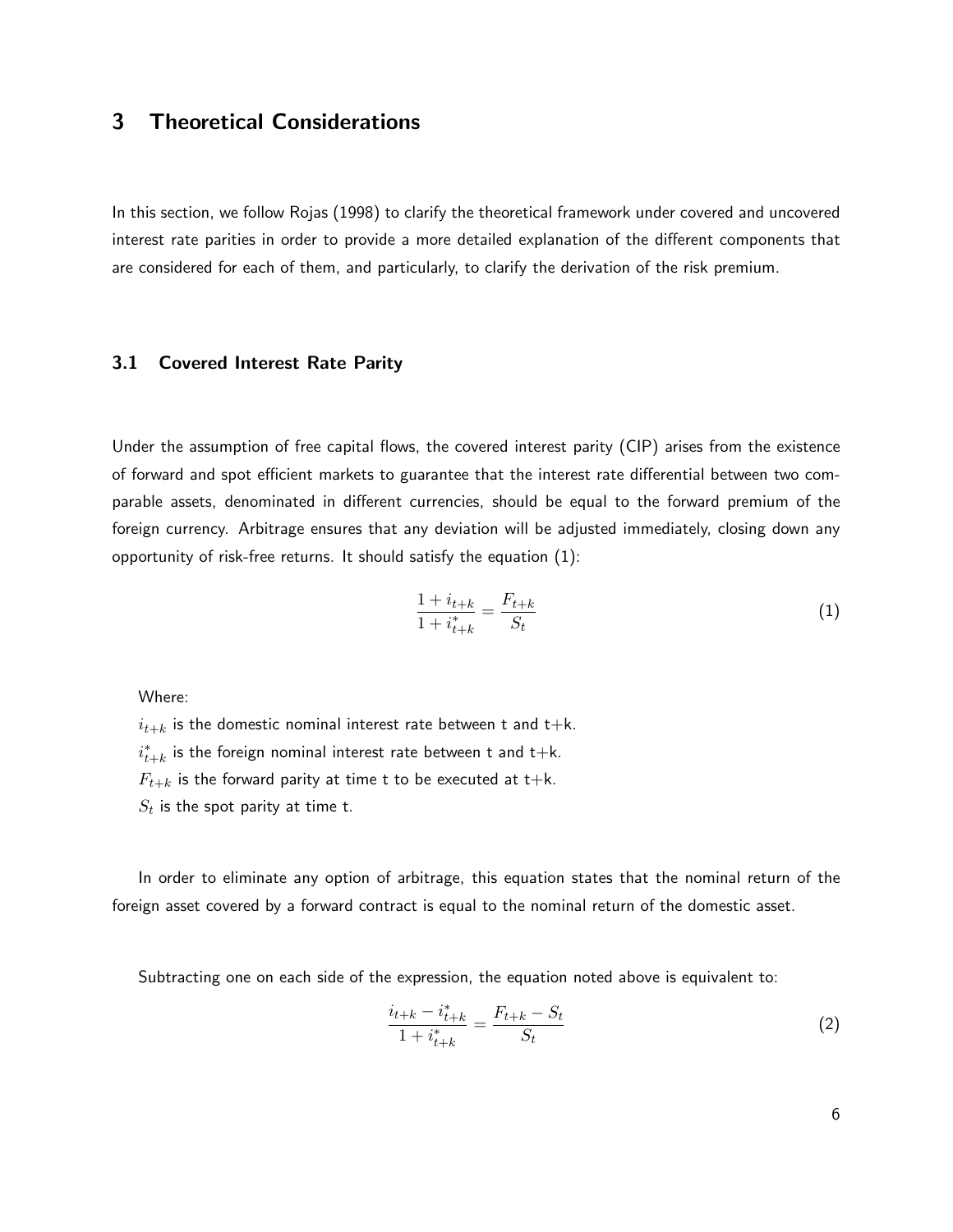When interest rates are low, the following log approximations are used:

$$
i_t - i_t^* \approx f_t - s_t = f_d \quad or \quad forward \quad premium \tag{3}
$$

Regarding to the decomposition of the interest rate differential under covered parity, Rojas (1998) adopts the methodology proposed by Frankel and MacArthur (1988) to break down each individual component in the following way:

$$
i_{t+k} - i_{t+k}^* = (i_{t+k} - i_{t+k}^* - f_d) + (f_d - s^e) + s_{t+k}^e
$$
\n<sup>(4)</sup>

Where:

 $s^e$  is the expected rate of depreciation of the local currency at time t+k.

 $f_d$  is the forward premium or discount.

This expression states that the interest rate differential is composed by the nominal covered parity  $(i_{t+k} - i^*_{t+k} - f_d)$ , the exchange risk premium  $(f_d - s^e)$  and the expected variation of the nominal exchange rate  $s^e$ .

In general terms, the first expression of the right side of equation (4) is frequently known as the country risk premium. In other words, when the first component is other than zero, the difference is justified by an additional premium demanded by investors to hold assets in the foreign currency based on their evaluation of the economic and political conditions. The second expression occurs when there is a divergence between the forward premium and the expected exchange rate. Finally, the third element refers to the expected variation of the exchange rate between  $t$  and  $t+k$ .

Under the assumption of real interest rates, the equation becomes:

$$
r_{t+k} - r_{t+k}^* = [r_{t+k} - r_{t+k}^* - (f_d + \pi^{e*} - \pi^e)] + [(f_d + \pi^{e*} - \pi^e) - (s^e + \pi^{e*} - \pi^e)] + (s^e + \pi^{e*} - \pi^e) \tag{5}
$$

Since domestic and foreign interest rates are expressed in real terms, the last element  $(s^e+\pi^{e*}-\pi^e)$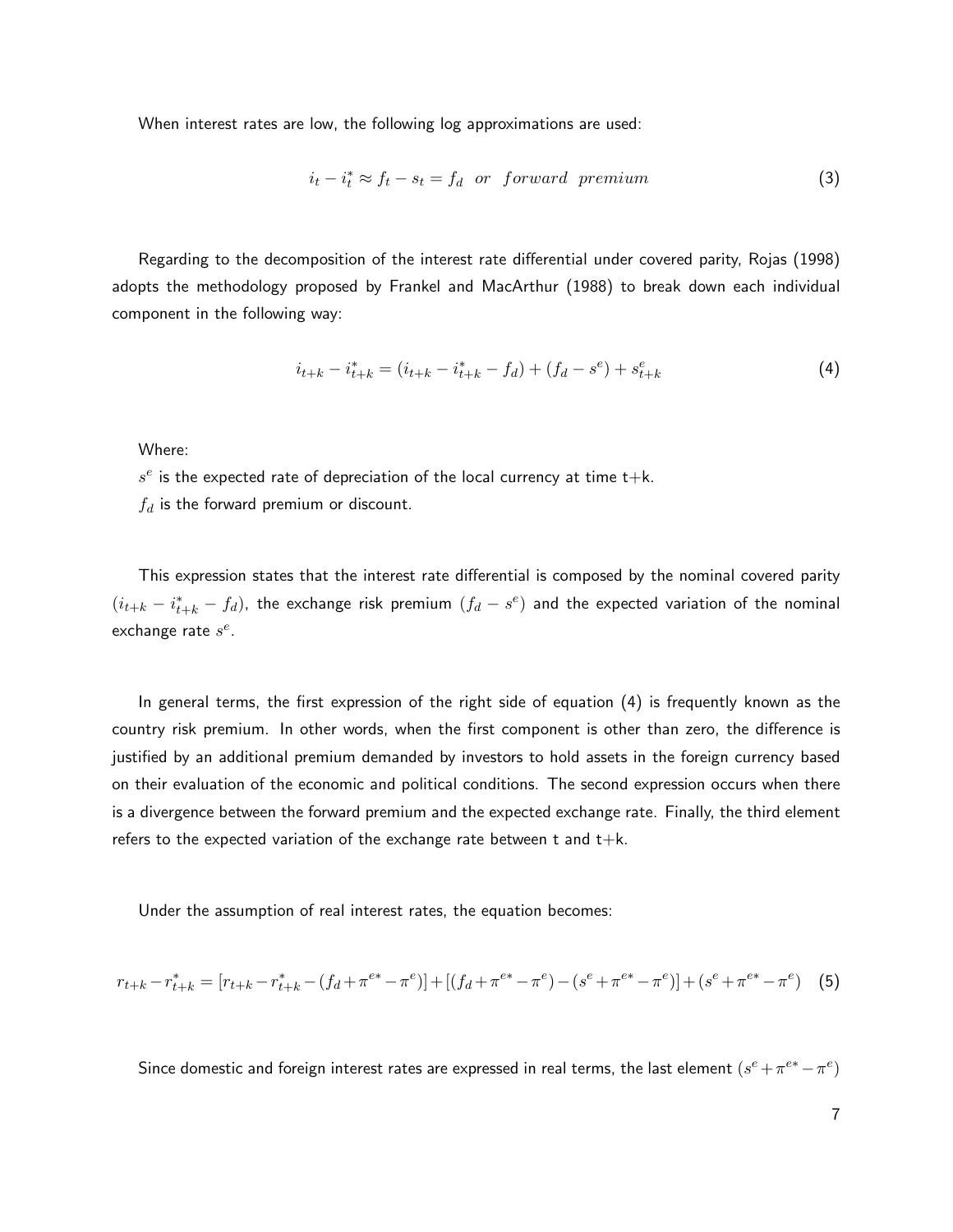turns into the expected variation of the real exchange rate.

#### <span id="page-12-0"></span>3.2 Uncovered interest parity

The uncovered interest parity (UIP) arises from the absence of forward exchange markets to negotiate future contracts. In this regard, the prices will reflect all the available information due to the existence of efficient speculative markets. In addition, the theory assumes the hypothesis of efficient markets, rational expectations and risk-neutral investors. Thereby, the capital flows will tend to equalize the expected returns considering the opportunity cost to hold similar assets in different currencies.

Consequently, the arbitrage should satisfy the below equation:

$$
\frac{1+i_{t+k}}{1+i_{t+k}^{*}} = \frac{S_{t+k}^{e}}{S_{t}}
$$
\n(6)

Where:

 $S_{t+k}^e$  is expected exchange rate for the period t $+{\sf k}.$ 

The above expression is equivalent to:

$$
\frac{i_{t+k} - i_{t+k}^*}{1 + i_{t+k}^*} = \frac{S_{t+k}^e - S_t}{S_t} \tag{7}
$$

When interest rates are low, the following log approximations are used:

$$
i_t - i_t^* = s^e \tag{8}
$$

In this sense, the interest rate differential between two assets which are identical except for the currency denomination, should be equal to the expected change in the exchange rate. It is important to highlight that the expected change is constructed under the assumption of rational expectations based on all the information available at time t.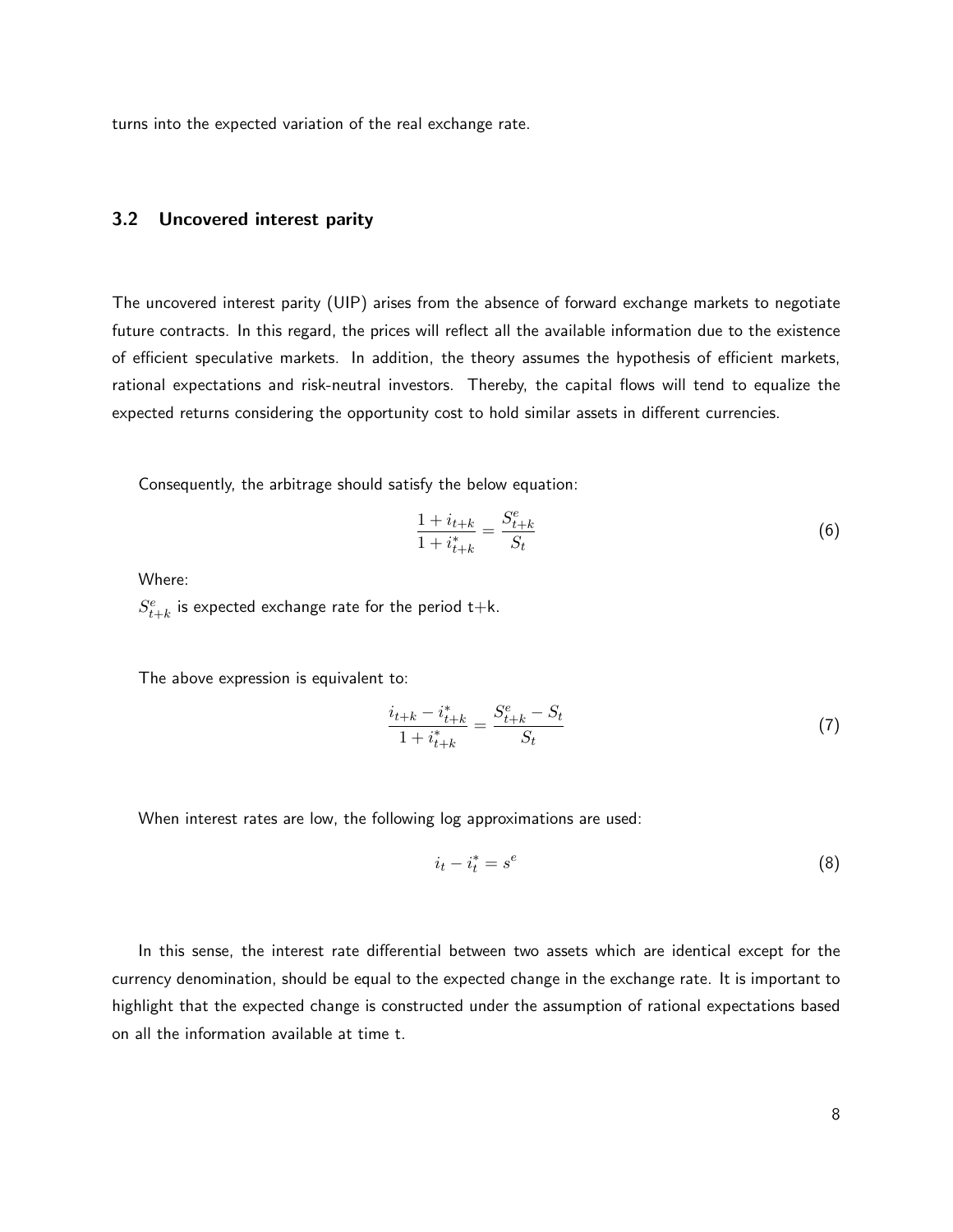The model can be modified to introduce risk-averse investors. In this case agents will demand higher returns to hold assets in foreign currencies. As a result equation (6) is rewritten as follows:

$$
(1 + i_{t+k}) = \left(\frac{S_{t+k}^e}{S_t} + \rho\right)(1 + i_{t+k}^*)
$$
\n(9)

Where:

 $\rho$  is the risk premium.

Applying a log approximation, the arbitrage should guarantee that:

<span id="page-13-1"></span>
$$
i_t - i_t^* = s^e + \rho \tag{10}
$$

#### <span id="page-13-0"></span>3.3 Alternative considerations under CIP and UIP

Due to the empirical complexity to corroborate the interest rate parity, many investigations have introduced new formulations to integrate the existence of transactional costs into CIP and UIP models and clarify the effects associated to imperfect capital and exchange markets.

As an example, in the presence of operational costs, Frankel and Levich (1975) propose a method based on triangular arbitrage, keeping cross-exchange rates consistency to approximate the magnitude of these costs within the currency exchange market. The authors derive a theoretical model that suggests the existence of neutral bands around the covered interest parity within which arbitrage opportunities are not feasible. Contrasting the model with data from England, Germany and United States for the period 1962-1967, they concluded that: "the empirical data are consistent with the interest rate parity theory in the sense that covered interest arbitrage doesn't seem to entail unexploited opportunities of profits". In other words, apparent deviations from the covered interest parity are largely justified by the presence of transactional costs.

Furthermore, the authors provide two additional reasons to complement the original hypothesis. In the first place, the model is extended to include elasticities of the demand and the supply in the securities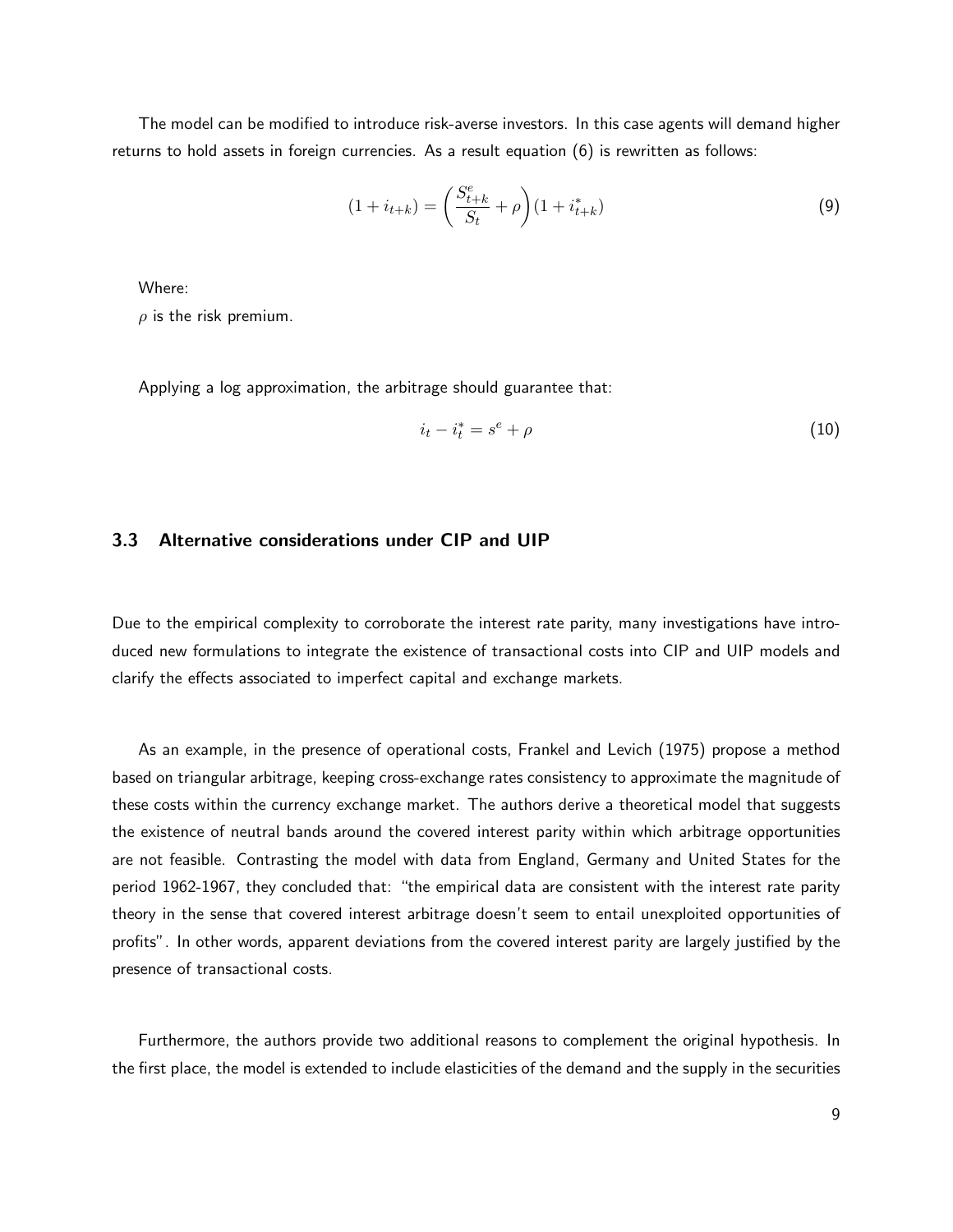and exchange markets. In this way: "The existence of elasticities which are less than infinite will widen the neutral band and will therefore account for a larger percentage of the deviations". Secondly, the role of timing is evaluated in this paper taking into account the lag between the detection of the arbitrage opportunity (period t) and the final execution of the transaction (period  $t+1$ ) that could reduce significantly the unexploited profit opportunities since prices may change.

#### <span id="page-14-0"></span>4 Data

As previously mentioned, a data panel analysis is performed with a group of relevant macroeconomic variables in order to break down each component that could contribute to explain the country's risk premium and consequently, the interest rate differentials between local and international interest rates. This section provides a short description of the data used for the analysis.

The database has been created with annual data from 1995 to 2012 taking into account approximately 20 variables and 92 countries. In order to do this, the database has been built with information from four official sources: International Monetary Fund (IMF), World Bank, Central Bank of Costa Rica (BCCR) and the Economic Commission for Latin America and the Caribbean (ECLA). In addition, we have worked with data from Fitch Ratings and the Financial Openness Index calculated by Chin-Itto (2010) in order to complete the panel with information that was not available in the main sources.

It is important to highlight that the interest rate differentials have been estimated with three suggested methodologies. In first place, the nominal lending interest rate calculated by the World Bank and defined as "the bank rate that usually meets the short- and medium-term financing needs of the private sector. This rate is normally differentiated according to creditworthiness of borrowers and objectives of financing". In second place, the nominal deposit interest rate calculated by World Bank and defined as: "the rate paid by commercial or similar banks for demand, time, or savings deposits". Finally, the model has been estimated with the nominal deposit rate calculated by the ECLA, on the basis of official information.

In addition, the proposed methodology requires an explanatory variable to assess the credit risk and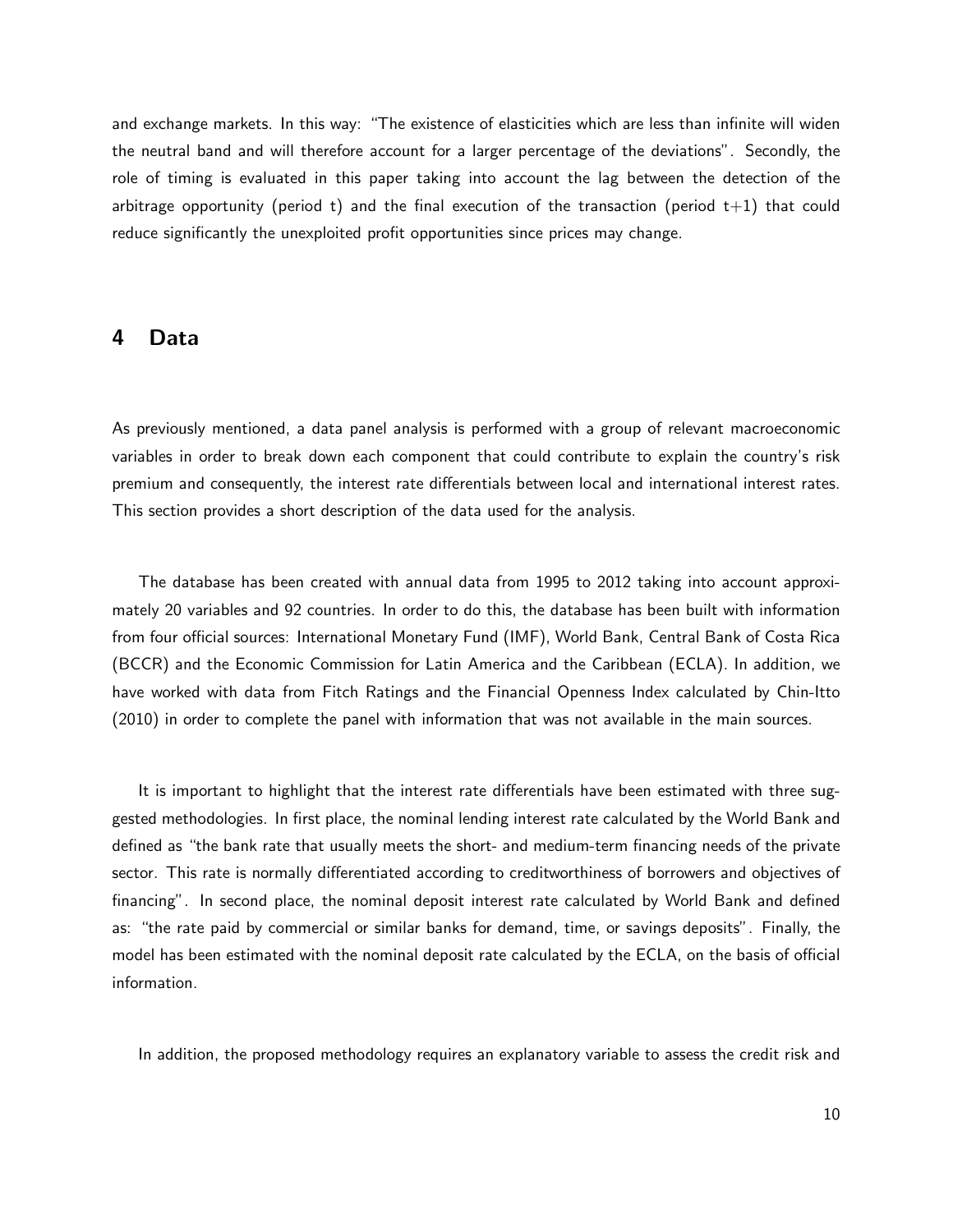define which countries may be comparable to Costa Rica. In the last years, sovereign ratings have become increasingly relevant for all the countries that want to improve their position within the international financial markets. In general terms, this kind of credit evaluations define consistent methodologies and criteria based on political risks, economic and financial stability, and country regulatory conditions to determinate the probability of a default. Currently, there are three predominant companies that calculate and define sovereign ratings: Fitch Rating, S&P and Moody's. In our case, Fitch 's sovereign rating has been selected due to the availability of historical data since 1994.

There is an additional group of variables that will be explained in more detail in the econometric model specification. For the purposes of this section, it is simply worth noting that series were constructed with data from the World Economic Outlook of the IMF and, they include: the average inflation of each country, the general government debt as percentage of the GDP, the government net lending as percentage of GDP, the observed real exchange rate, the annual GDP growth, the nominal GDP, the nominal GDP per capita, the nominal exchange rate volatility, the foreign reserves as percentage of GDP and the current account as percentage of GDP. Finally, the Financial Openness Index calculated by Chin-Itto will be also part of the model specification.



<span id="page-15-0"></span>

Source: Author's calculation, data from FMI and World Bank.

Figure [1](#page-15-0) presents the 'Tasa Básica Pasiva', the six-month US LIBOR rate and three different measurements of interest rates obtained from the International Monetary Found (IMF), and the Economic Commission for Latin America and the Caribbean (CEPAL). Excluding the LIBOR rate, all four mea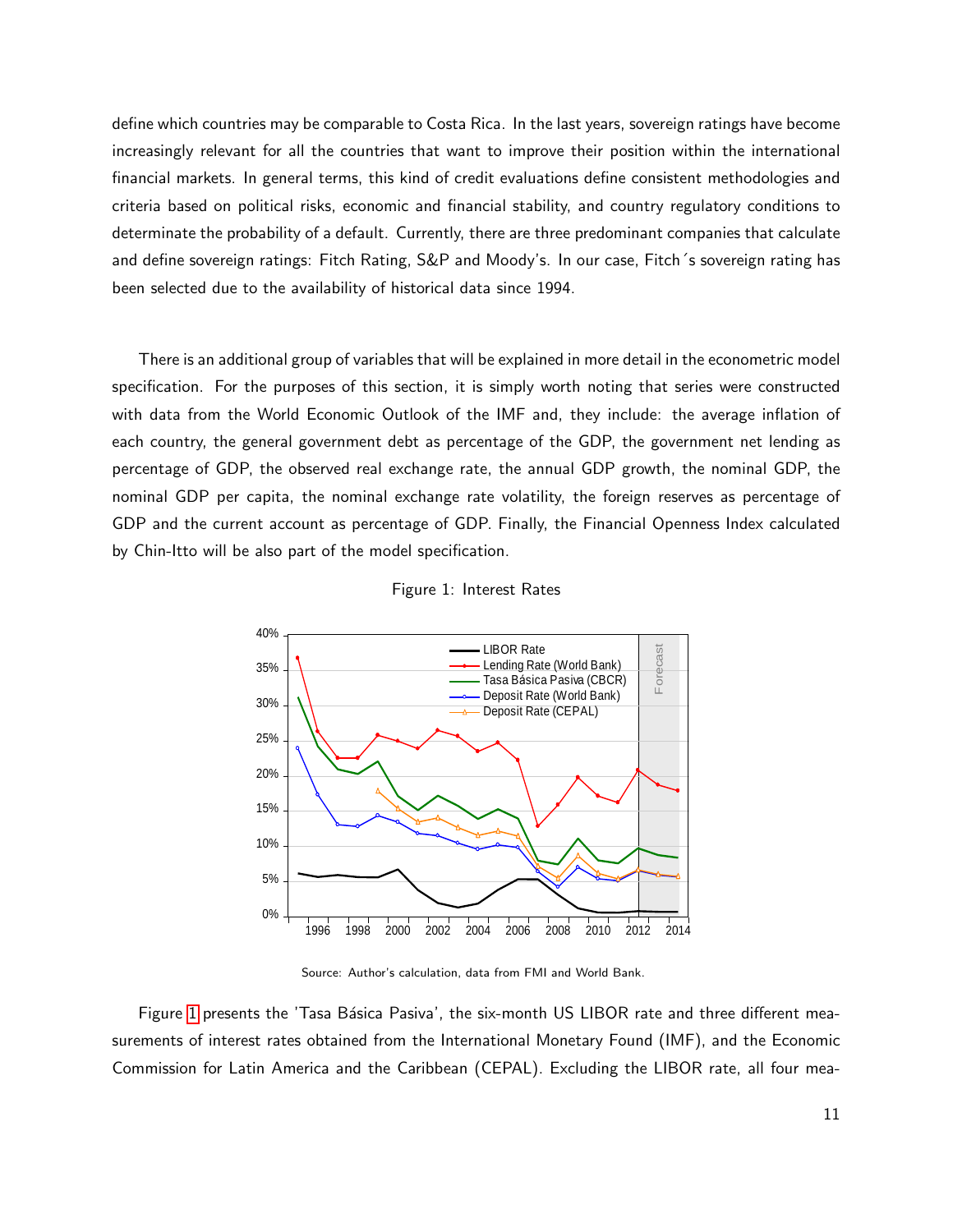<span id="page-16-0"></span>surements of interest rate show an important level of co-movement. As expected, this is particularly true for the deposit rates and the 'Tasa Básica Pasiva'.



Figure 2: Interest Rate Differential

Source: Author's calculation, data from FMI and World Bank.

Additionally, the interest rate differentials between the above four measures and the six-month US LIBOR rate are shown in Figure [2.](#page-16-0) In general terms, an important reduction of the interest rate differential is observed in both 1997 and 2007.

Table [1](#page-17-1) presents the countries that have a similar risk profile rating to Costa Rica (BB+) in 2012. The first column shows the countries just below (BB), while the second and third columns show countries with ratings of BB+ (just below investment grade) and BBB- (the first category of investment grade).

In order to asses if the level of premium is greater than its peers, the premium is measured as the interest rates differential minus the observed change in the exchange rate shown for a group of countries with similar level of risk ratings. Figures [3,](#page-17-0) [4](#page-18-0) and [5](#page-19-0) present the results, with the values for Costa Rica in red and countries with the same risk rating in darker blue.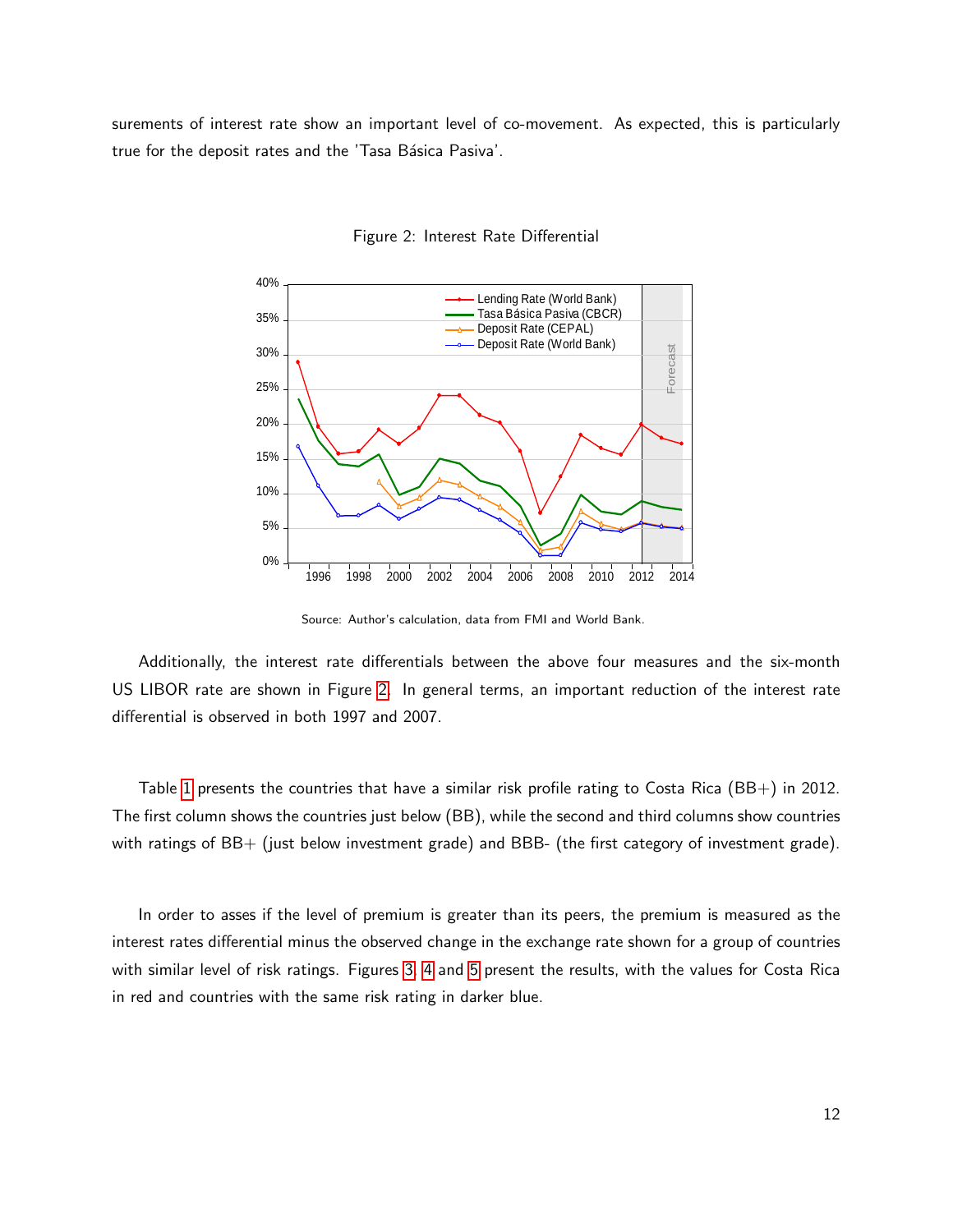<span id="page-17-1"></span>

| ВB       | BB+                  | BBB-       |
|----------|----------------------|------------|
| Salvador | Costa Rica           | Azerbaijan |
| Libya    | <b>FYR Macedonia</b> | Bulgaria   |
|          | Guatemala            | Colombia   |
|          | Iceland              | Croatia    |
|          | Philippines          | Iceland    |
|          | Turkey               | India      |
|          | Uruguay              | Indonesia  |
|          |                      | I atvia    |
|          |                      | Morocco    |
|          |                      | Namibia    |
|          |                      | Romania    |
|          |                      | Tunisia    |

Table 1: Fitch Ratings in 2012

<span id="page-17-0"></span>Figure 3: Lending Interest Rate Differential Minus Change of the Exchange Rate



Source: World Bank (2011)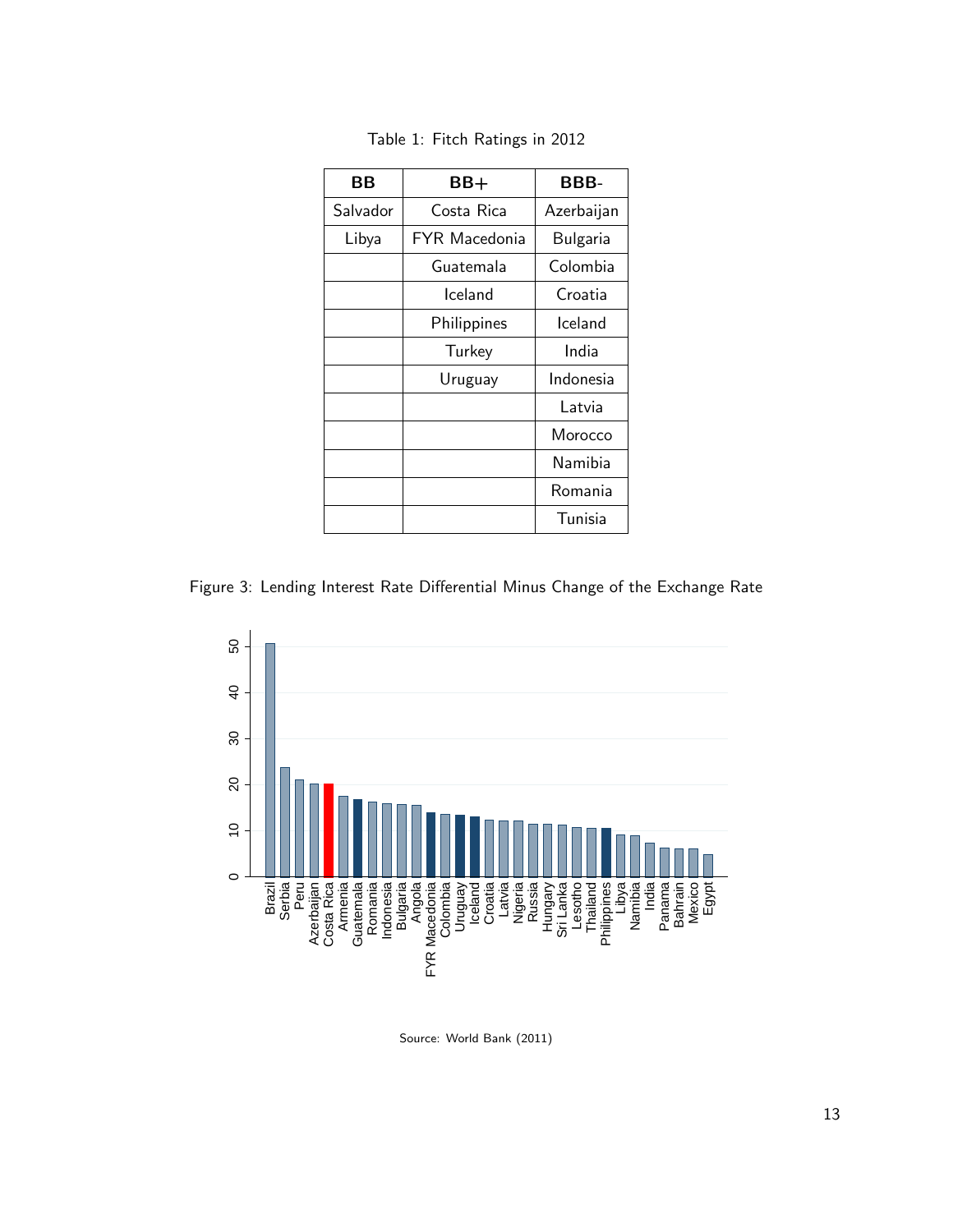<span id="page-18-0"></span>



Source: World Bank (2010)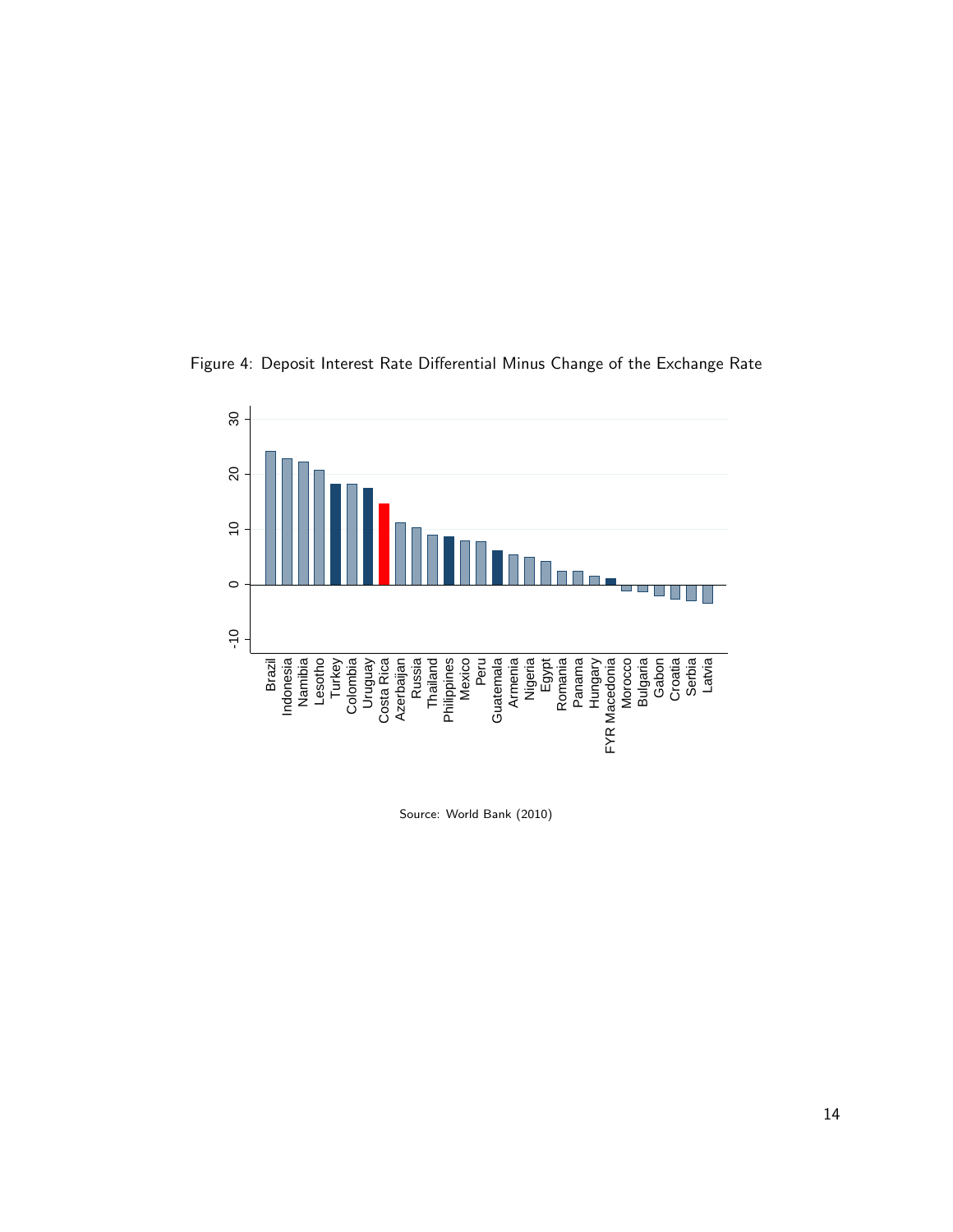

<span id="page-19-0"></span>Figure 5: Deposit Interest Rate Differential Minus Change of the Exchange Rate

Source: ECLA (2011)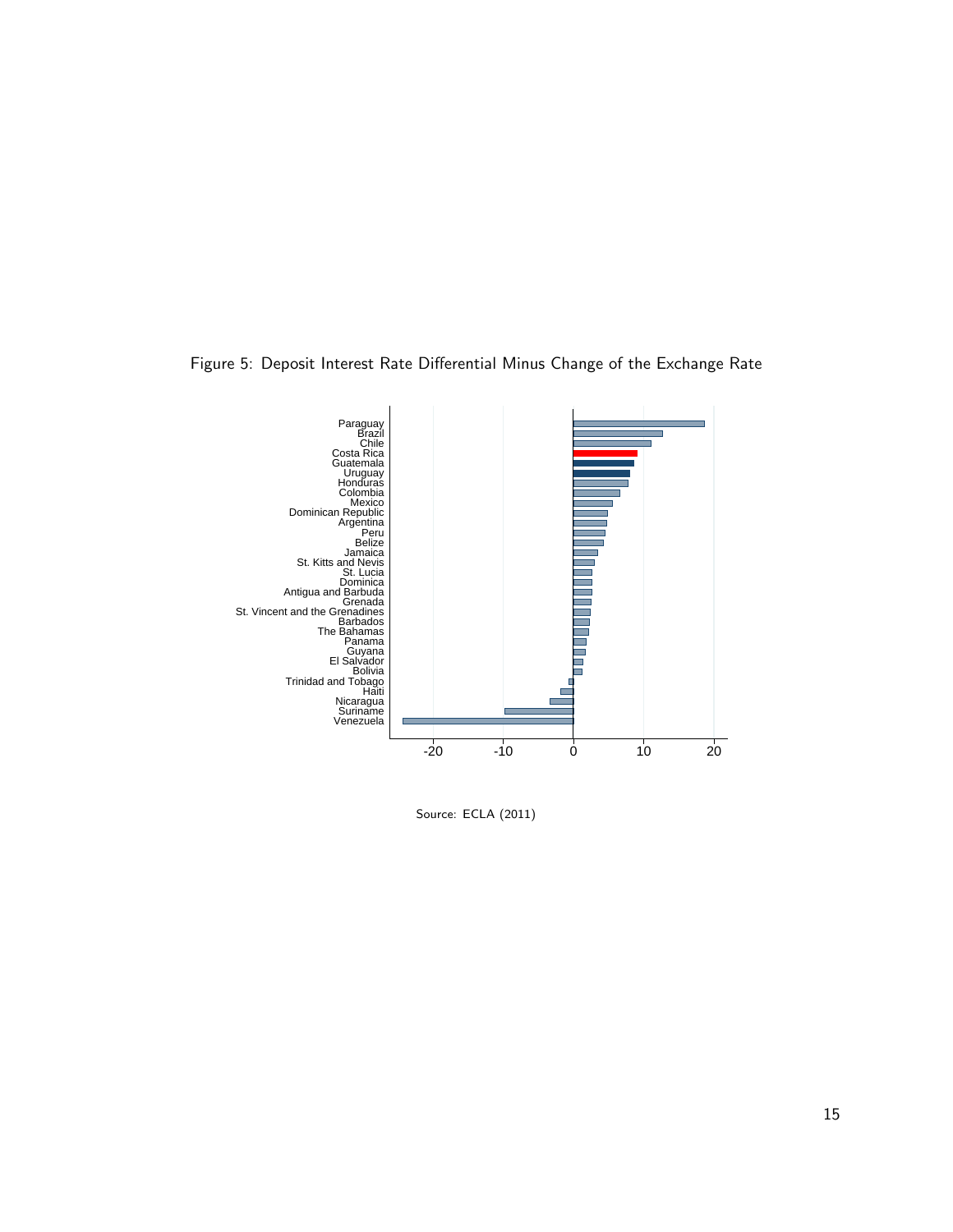In general, the premium<sup>[4](#page-20-1)</sup> in Costa Rica is one of the largest across countries with similar risk ratings in 2011. This is specially true for the lending rate, where only Brazil, Serbia, Peru and Azerbaijan have larger premiums. Even within Latin America, Costa Rica has a high premium, as it is shown in Figure [5](#page-19-0) with data from ECLA. Costa Rica is only surpassed by Paraguay, Brazil and Chile, but in this case all three countries with rating equal to  $BB+$  are clustered together.

Furthermore, this difference in premium behaves in opposite direction to the degree of capital account openness. The Chinn-Ito index measures a country's degree of capital account openness. It was initially introduced in Chinn and Ito (Journal of Development Economics, 2006). The index is based on the binary dummy variables that codify the tabulation of restrictions on cross-border financial transactions reported in the IMF's Annual Report on Exchange Arrangements and Exchange Restrictions (AREAER). Figure [6](#page-20-0) shows the index for countries with risk ratings from BB- to BBB-.

<span id="page-20-0"></span>

Figure 6: The Chinn-Ito

Source: Chinn and Ito (2006)

Figure [6](#page-20-0) reports that Costa Rica is located near the medium of the sample of countries with similar

<span id="page-20-1"></span> $4$ Measured as the interest rates differential minus the observed change in the exchange rate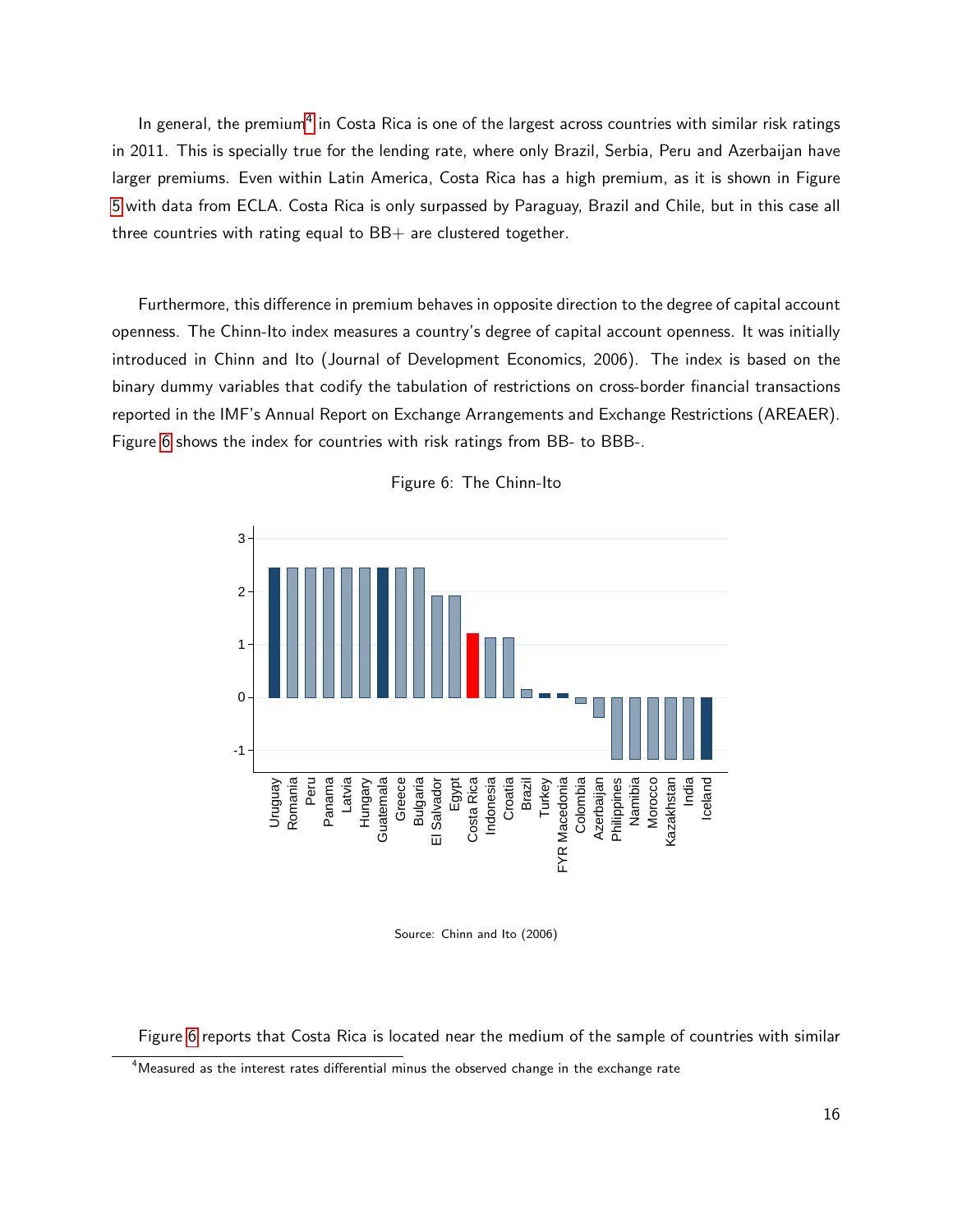risk rating. Costa Rica is more open than Turkey, Macedonia and Iceland, but it is less open than the other Latin American countries with  $BB+$  (Guatemala and Uruguay).

#### <span id="page-21-0"></span>4.1 Capital Flows: Push and Pull Factors

International capital movements are determined by arbitrage opportunities across countries. There are push and pull factors that can explain these movements.

Taking into consideration the capital account of the international balance of payment. Capital flows can be divided into: Foreign Direct Investment (FDI), Portfolio Investment, Other Investment and Reserve Account. Foreign Direct Investment is determined by political and economic stability and competitive advantages (pull factors) as well as foreign labour costs and expensive tax systems (push factors). Portfolio Investment refers to the purchase of shares and bonds. Finally, other investment includes capital flows into bank accounts or provided as loans.

The literature in general talks about the interest rate differential without specifying if the interest rates under consideration are lending or deposit rates.

$$
D_t^{i_t, i_t^*} = i_t - i_t^* \tag{11}
$$

In general is assumed that interest rate differential relates to deposit rates  $D_t^{i^d_t,i^*_{t}d}=i^d_t-i^{*d}_t.$  This differential captures the opportunity costs of an agent to invest in the home country. This specification is useful to help explain the Portfolio Investment section of the Balance of Payments.

In a small open emerging economy such as Costa Rica, loans from foreign banks to local banks can play an important role in the behaviour of capital flows. In this respect, the deposit interest rate differentials explain only a part of the capital inflows.

$$
D_t^{i_t^l, i_t^d} = i_t^l - i_t^d \tag{12}
$$

Where  $D_{t}^{i_{t}^{l},i_{t}^{d}}$  is the margin between the local lending and deposit rates. If local savings are not enough to finance the required loans in the economy, local banks could ask for a loan from a foreign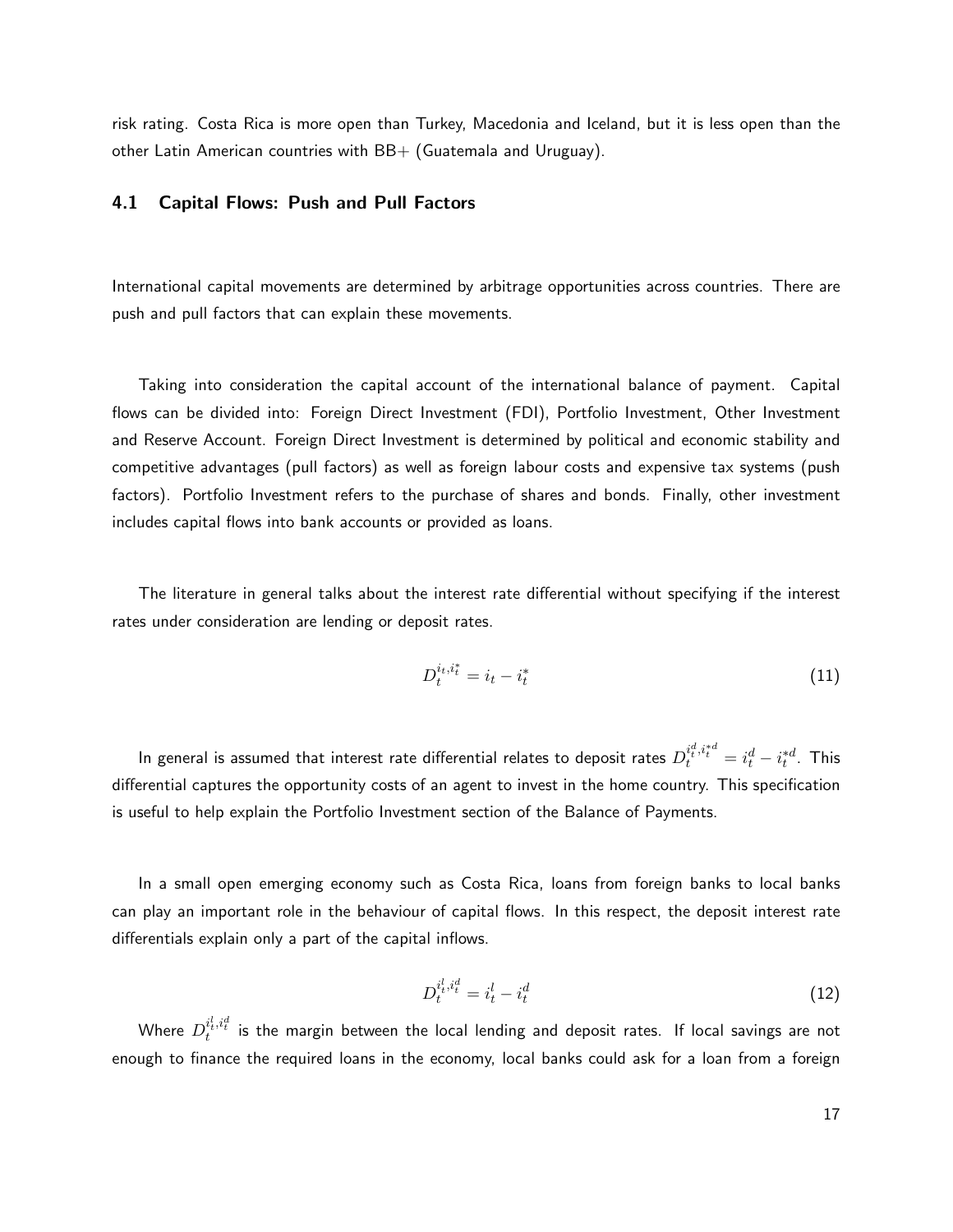<span id="page-22-1"></span>bank to cover part of this differential.

$$
D_t^{i_t^l, i_t^{*l}} = i_t^l - i_t^{*l} \tag{13}
$$

Equation [13](#page-22-1) shows the interest rate differential that exists between the local and foreign lending rate. This differential can encourage domestic banks to borrow money from foreign banks in order to obtain gains from the arbitrage opportunity.<sup>[5](#page-22-2)</sup>

<span id="page-22-0"></span>After the international financial crisis and with the implementation of the band exchange rate regime in Costa Rica, the incentive of local banks to obtain loans in the foreign market has increased. In other words, it become more profitable to use external financing than using local deposits; as is shown in Figure [7.](#page-22-0)



Figure 7: Lending and Deposit Rates Comparison

The relative large gap between lending and deposit rate helps create the incentive for the banks to finance their operation with loans from foreign banks. The presence of this large gap could be related with the industrial organization of the financial system in Costa Rica, which is fairly concentrated in a few major banks (see Alonso Alfaro Ureña [\(2012\)](#page-41-2))and the fact that these banks are state owned, this level of concentration . José Pablo Barquero Romero [\(2011\)](#page-41-3) analyzes which factors determine the

<span id="page-22-2"></span> $^{\rm 5}$ It is possible for foreign banks to take direct advantage of this arbitrage opportunity, but the costs and time associated with opening of a branch in the domestic market can limit or completely eliminate the potential gains.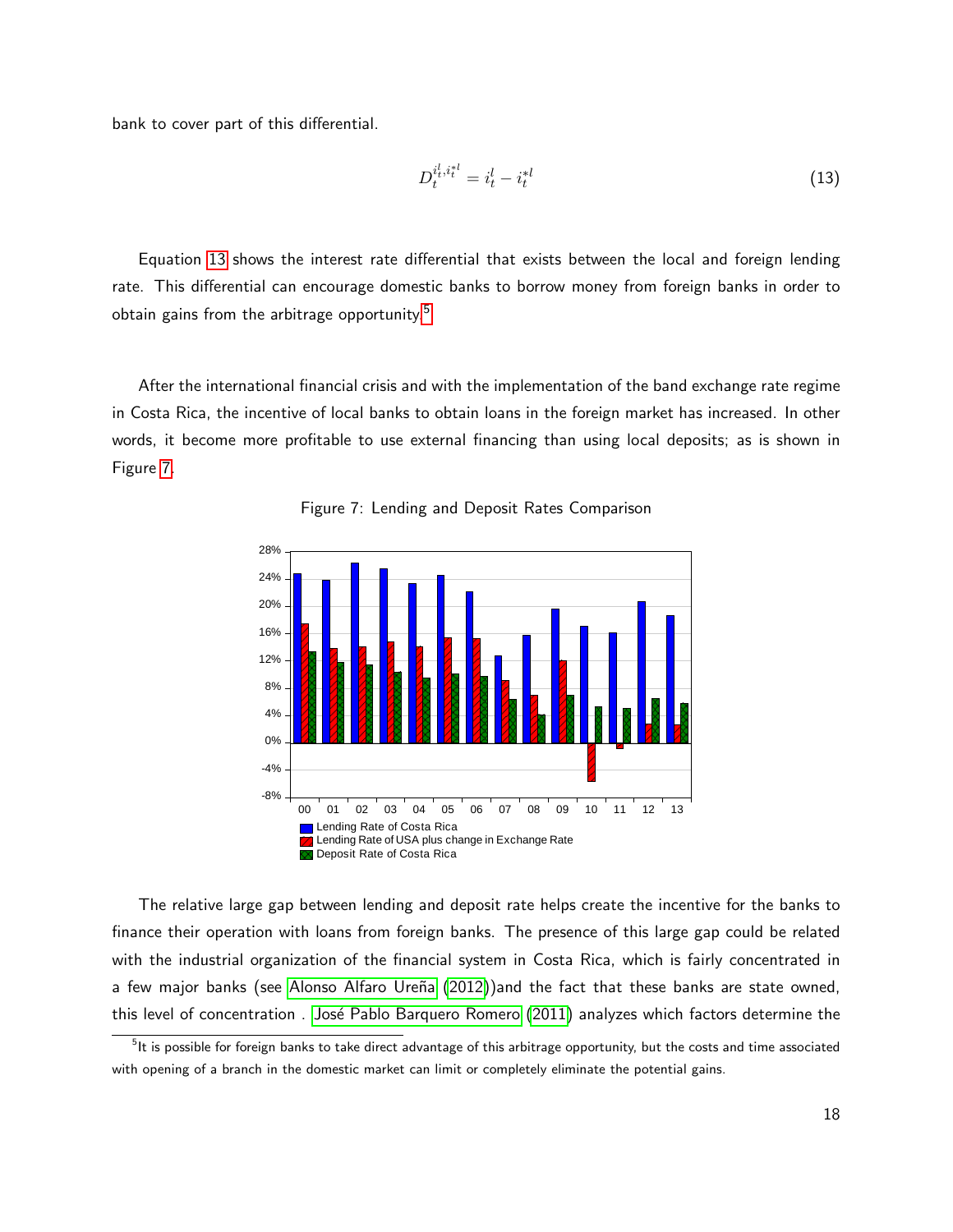financial intermediation margin for Costa Rican banks, and they find that in fact there is market power and it is used to transfer costs to consumers.

<span id="page-23-1"></span>As stated previously the stability of the nominal exchange rate and the historic low of foreign interest rates have created an incentive for the commercial banks to borrow in the foreign markets. In figure [\(8\)](#page-23-1) it is possible to observe how after the international financial crisis, commercial banks (both state and private owned) have increase their level of foreign debt. This is especially true for the long term debt.





# <span id="page-23-0"></span>5 Econometric Specification

This section develops the econometric specification used for the estimations. Based on the uncovered interest rate parity presented in the previous sections, we have equation [\(10\)](#page-13-1):

$$
i_t - i_t^* = s^e + \rho \tag{14}
$$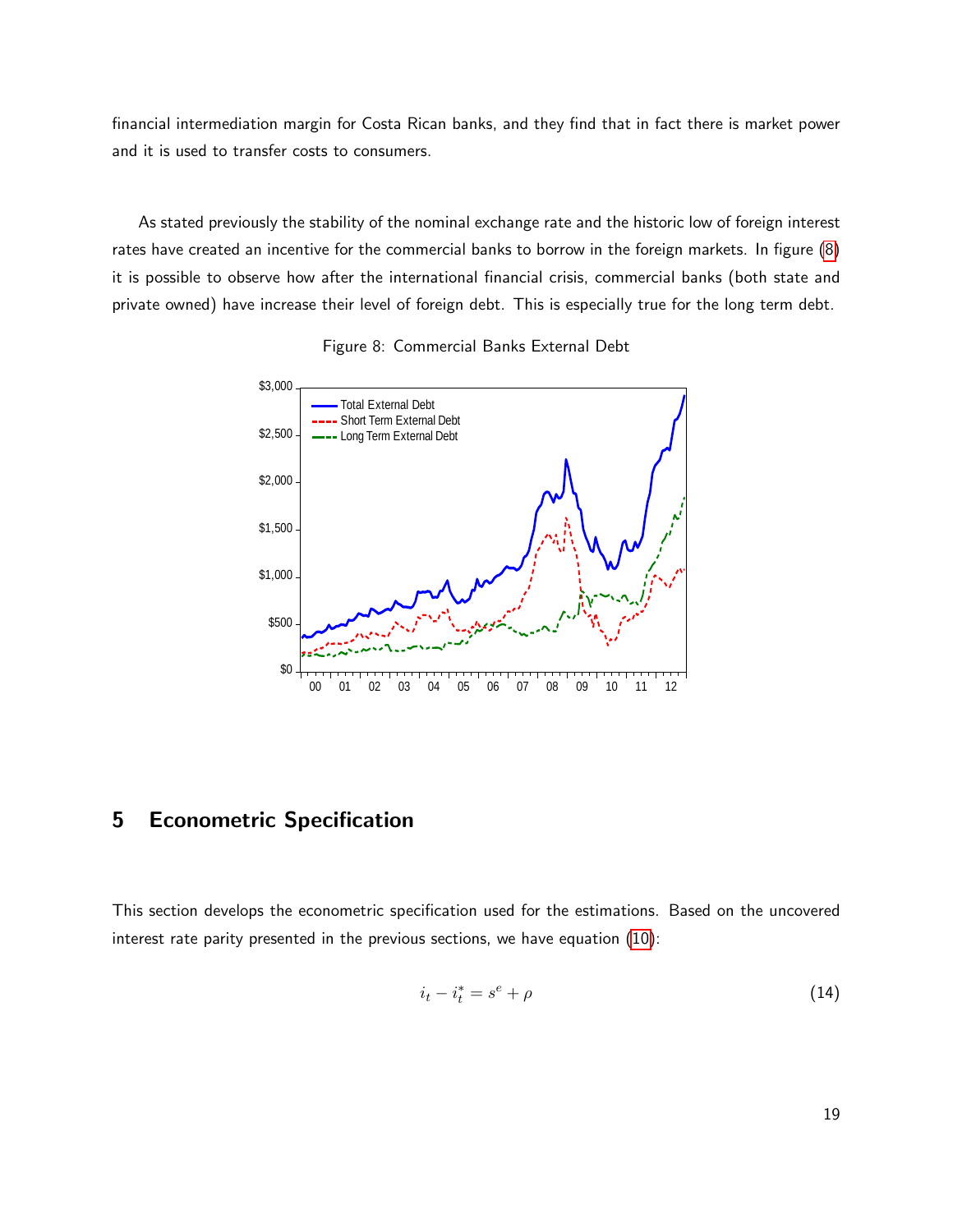This specification can be rearranged  $^6$  $^6$  for cross sectional estimation as follows:

$$
i_t^k - i_t^* = E[\dot{e}_{t+1}^k] + \rho_t^k \tag{15}
$$

Where  $E[\dot{e}^k_{t+1}]$  is the expected change in the nominal exchange rate and  $\rho^k_t$  is the risk premium for country  $k$ . For simplicity and availability of the data, it is assumed that agents perfectly predicts the future change of the nominal exchange rate. Therefore  $E[\dot{e}^k_{t+1}] = \dot{e}^k_{t+1}.$ 

Notice that the country risk premium<sup>[7](#page-24-1)</sup> is not constant but changes across time according to internal and external macroeconomic conditions. As a result, it is possible to consider  $\rho^k_t$  as a function of many macroeconomic variables. As shown in equation [\(16\)](#page-24-2).

<span id="page-24-2"></span>
$$
\rho_t^k = f(\rho_t^{p,k}, \pi_t^k, \pi_t^*, gD_t^k, gr_t^*,\nrer_t, \dot{Y}_t^k, y_t^k, Y_t^k, \dot{e}_t^{V,k}, fr_t^k, ca_t^k, fo_t, D_{FC})
$$
\n(16)

Under equation [\(16\)](#page-24-2) the time varying risk premium is a function of qualitative risk rating  $(\rho_t^{p,k}$  $_{t}^{p,k}$ ). $^{8}$  $^{8}$  $^{8}$ Local and international level of inflation  $(\pi^k_t$  and  $\pi^*_t)$  to control inflation rate spreads across countries. In order to asses the risk of default the general government debt  $(gD_t^k)$  and general government net lending  $(gr_t^*)$  as percentage of GDP are considered. Also, taking into account possible misalignments of real exchange rate, the variable  $(rer_t)$  is included.

Moreover, equation [\(16\)](#page-24-2) uses some variables as proxy to measure some important characteristics of the economy. Real annual GDP growth  $(\dot Y^k_t)$  is used as a proxy for return of capital in the economy. Nominal GDP per capita  $(y_t^k)$  and nominal GDP  $(Y_t^k)$  are used as measurements of financial markets development and deepness.

To asses the external position of each country, the nominal exchange rate volatility  $(\dot{e}_{t}^{V,k}% ,\dot{e}_{t}^{V,k})$  $\binom{V,\kappa}{t}$ , the level of foreign reserves  $(fr_{t}^{k})$  and the current account  $(ca_{t}^{k})$  as percentage of GDP are also considered in the

<span id="page-24-1"></span><span id="page-24-0"></span> ${}^6$ For notational purposes  $s^e=E[\dot{e}^k_{t+1}]$ .

<span id="page-24-3"></span> $7$ This paper concentrate in economic risk premium, the political risk is not considered for the analysis.

 $8$ Credit risk rating agencies are: Fitch Ratings (U.S.) Moody's (U.S.), Standard & Poor's (U.S) and Business Monitor International.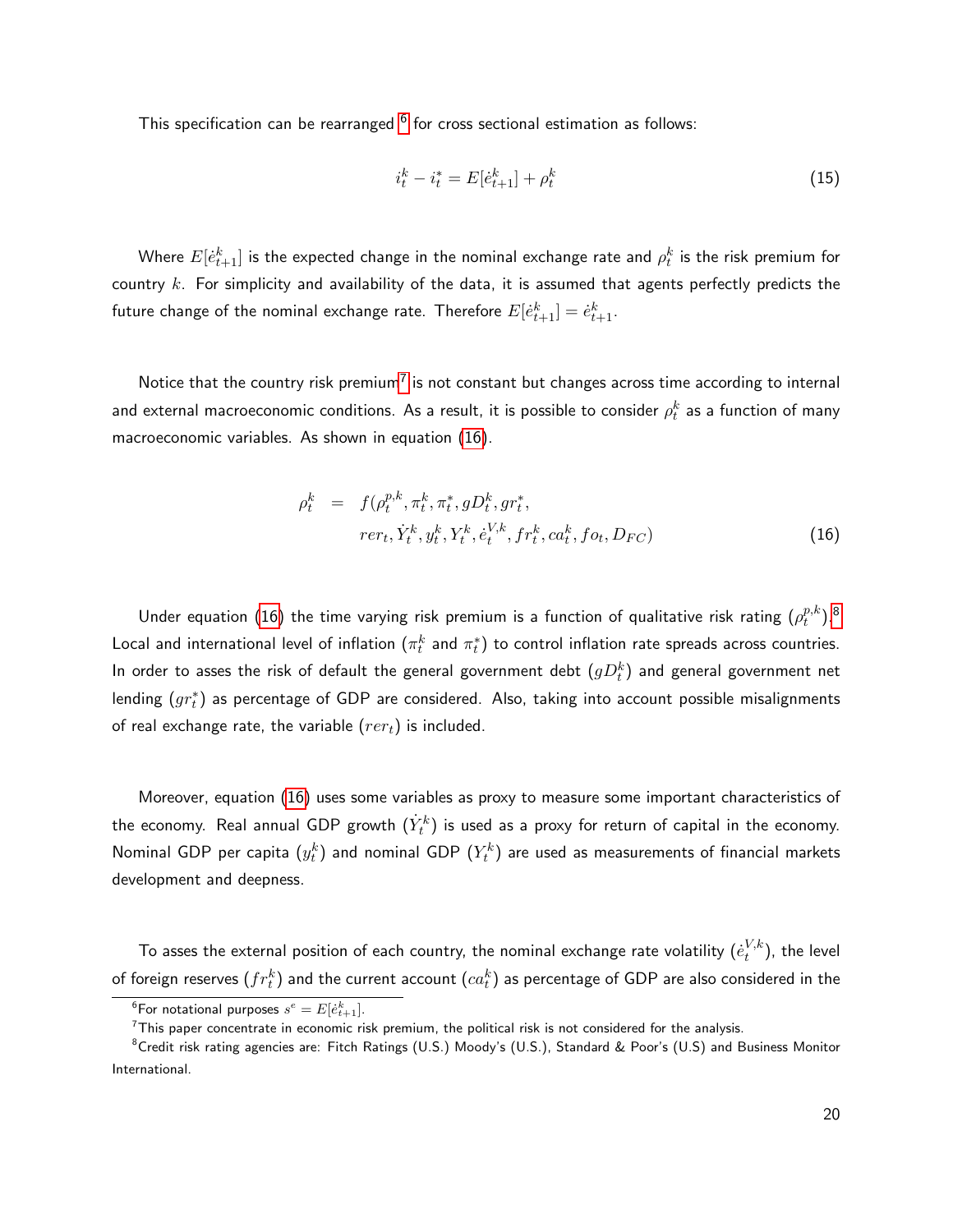estimation. Finally, it is included the de-jure Financial Openness Index  $(fo_t)$  by Chin-Itto (2006) and a dummy variable for the post international financial crisis  $(D_{FC})$  (2009-2012).

<span id="page-25-0"></span>The interest rate differential equation [\(17\)](#page-25-0) is measured using three different interest rates: the Lending and Deposit Rates (LW and  $DW$ ) calculated by the World Bank for the whole panel, and the Deposit Rate  $(DC)$  obtained by the ECLA for countries in Latin America and the Caribbean.

$$
i_t^{Dj,k} = \frac{1 + i_t^{j,k}}{1 + i_t^{ilor}} - 1 \quad \text{for } j = \text{LW, DW and DC}
$$
 (17)

In terms of the variables noted in equation [\(16\)](#page-24-2),  $\rho^{p,k}_t$  $t^{p,\kappa}_t$  is operationalized as a quantitative transformation of the Fitch Rating  $(AAA = 0, -AAA = 1, AA = 2, AA - = 3, etc.)$  (Source: Fitch Ratings),  $\pi^k_t$ is the average inflation (Source: World Economic Outlook of the IMF),  $\pi^*_t$  is the average of the inflation of each country (Source: World Economic Outlook of the IMF),  $gD_t^k$  is the deviation of the General Government Debt as percentage of the GDP with respect to the observed average across countries (Source: World Economic Outlook of the IMF),  $gr_t^\ast$  is the deviation to the Government Net Lending as percentage of the GDP with respect to the observed average across countries (Source: World Economic Outlook of the IMF.),  $rer_t\colon$  is the change in the observed Real Exchange Rate (Source: World Economic Outlook of the IMF),  $\dot{Y}^k_t$  is the Real annual GDP growth (Source: World Economic Outlook of the IMF.),  $y_t^k$  is the Nominal GDP per capital (USD)(Source: World Economic Outlook of the IMF) and  $Y_t^k$  is the Nominal GDP (USD).

In addition,  $\dot{e}_{t}^{V,k}$  $t^{V,\kappa}_t$  is the nominal exchange rate volatility that is measured as the 4-year moving average of the standard deviation of the exchange rate. (Source: World Economic Outlook of the IMF.),  $fr_{t}^{k}$ is equal to the Foreign Reserves as percentage of GDP,  $\mathit{ca}^k_t$  is the Current account as percentage of GDP,  $fo_t$  is the Dejure Financial Openness Index calculated by Chin-Itto (2010) and  $D_{FC}$  is a dummy variable for the International Financial Crisis.

Based on previous research literature, the econometric model assumes a linear relation with all the variables noted above. The estimated specification of the model is: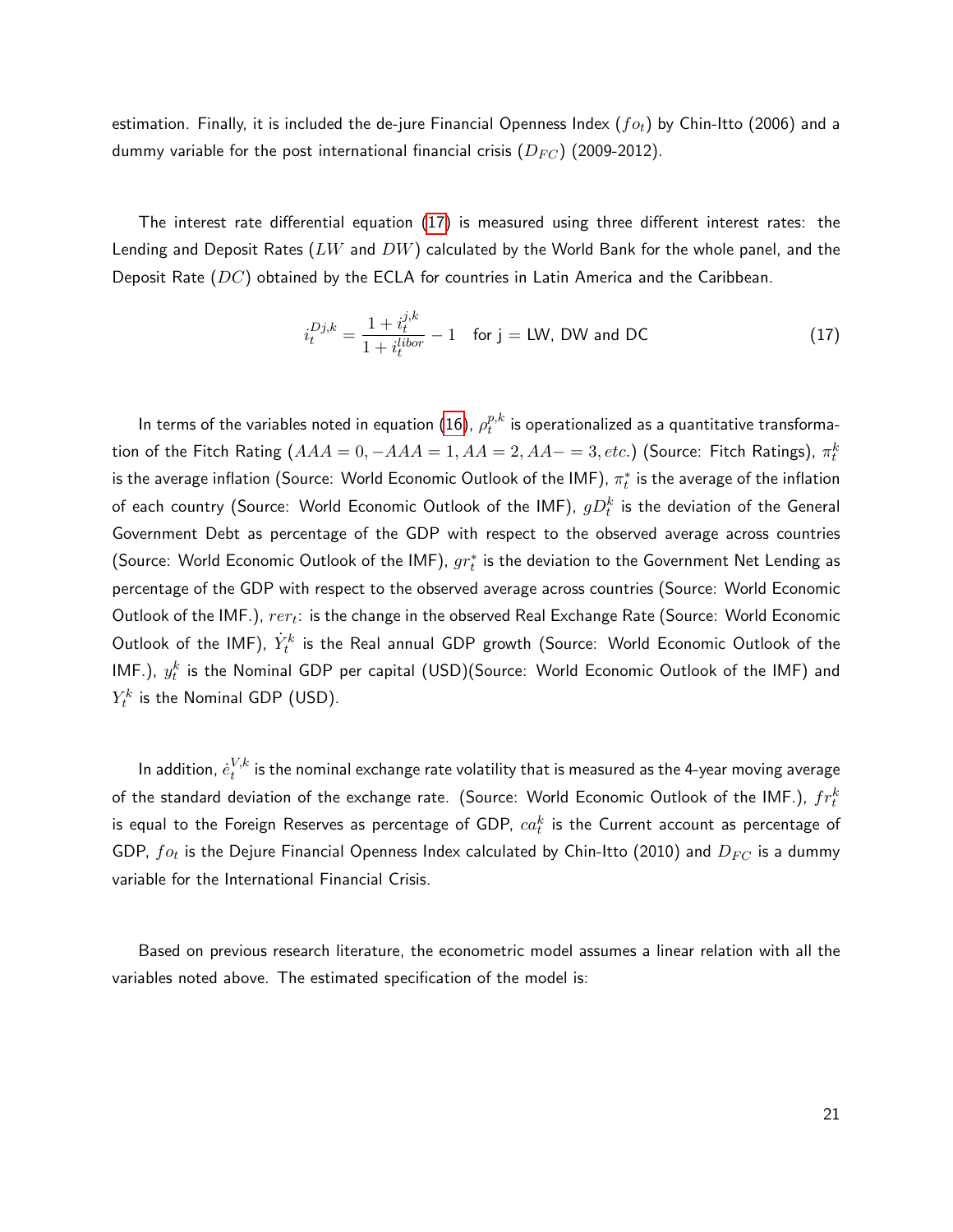<span id="page-26-0"></span>
$$
i_t^{Dj,k} = \beta_0 E[e_{t+1}^k] + \beta_1 \rho_t^{p,k} + \beta_2 \pi_t^k + \beta_3 \pi_t^*
$$
  
+  $\beta_4 g D_t^k + \beta_5 g r_t^* + \beta_6 r e r_t^k + \beta_7 \dot{Y}_t^k + \beta_8 y_t^k$   
+  $\beta_9 e_t^{V,k} + \beta_{10} f r_t^k + \beta_{11} c a_t^k + \beta_{12} D_{FC} + \beta_{13}$  (18)

| Variable             | Sign  | Variable          | Sign    |
|----------------------|-------|-------------------|---------|
| $E[\dot{e}_{t+1}^k]$ | $(+)$ | $y_t^k$           | $(-)$   |
| $\rho_t^{p,k}$       | $(+)$ | $Y_t^k$           | $(+/-)$ |
| $\pi_t^k$            | $(+)$ | $\dot{e}^{V,k}_t$ | $(+)$   |
| $\pi^*_t$            | $(-)$ | $frf^k$           | $(-)$   |
| $gD_t^k$             | $(+)$ | $ca_t^k$          | $(-)$   |
| $gr_t^*$             | $(-)$ | $f_{0t}$          | $(-)$   |
| $rer_t$              | $(+)$ | $D_{FC}$          | $(+)$   |
| $\dot Y_t^k$         | $(-)$ |                   |         |

Table 2: Expected Signs of the Variables

A priori, the uncovered interest rate parity (UIP) states that the coefficient of  $E[\dot{e}^k_{t+1}]$  should be positive and close to one. The same follows for  $\pi^k_t$  and  $\pi^*_t$ , which one would expect the signs to be positive and negative respectively, and close to one in absolute values.

With respect to the other variables, coefficients should be positives for variables that increase the level of risk for the country such as  $gD_t^k$  and  $\dot{e}_{t}^{V,k}$  $t^{V,\kappa}_{t}$  . While negative coefficients are expected for variables that decrease the perceived level of risk:  $gr_t^*,\,\dot Y_t^k,\,y_t^k$  and  $fr_t^k.$ 

The selected specification allows for a general estimation of the country risk taking into account a large number of potential explanatory variables for a significant number of countries. This generality is helpful to understand which variables are relevant for the determination of country risk premium evaluating different subgroups of countries.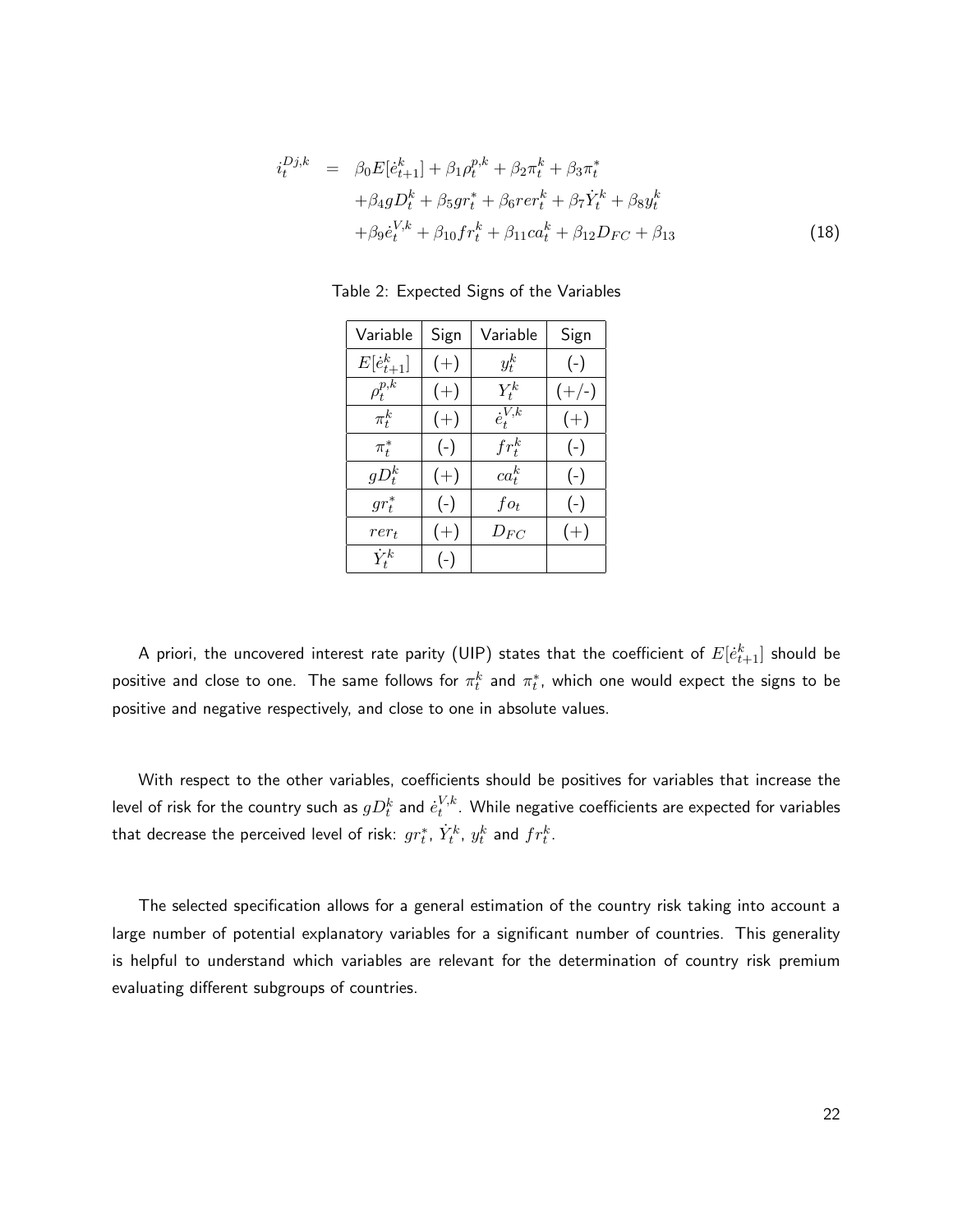### <span id="page-27-0"></span>6 Results

The Random Effect Model with Maximum Likelihood was used to estimate the equation. Five models are calculated, the first one considers the complete panel of countries, and could be used as a benchmark model. The second model keeps only the countries with investment grade according to the Fitch ratings (BBB- or greater). In this manner, given that Costa Rica's rating is BB+ just a degree below the investment grade, this specification is relevant for a forward looking analysis. A third model uses only countries below investment grade. Fourth and fifth model are estimated for countries with ratings similar to Costa Rica. The fourth includes a narrow specification of one degree above and below BB+, while the fifth takes into account countries with two degrees above and below BB+.

#### <span id="page-27-1"></span>6.1 Hausman Test

<span id="page-27-3"></span>Table [3](#page-27-3) shows the results of the Hausman Test for each interest rate differentials. In the first and third case, the Random Effect is preferred versus Fixed Effect. For comparative reasons, the random effect model is also used for  $i_{t}^{DDW}.$  In addition, the random effect model was the favored estimation method because the sample of countries in the data could be viewed as a random selection.

Table 3: Results: Hausman Test

| Variable | $i_{t}^{DLW}$ | $i_{t}^{DDW}$ | $i^{DDC}$ |
|----------|---------------|---------------|-----------|
| $Chi^2$  | 9.71          | 26.66         | 8.32      |
| Prob.    | 0.64          | 0.01          | 0.76      |

#### <span id="page-27-2"></span>6.2 Estimated Equations

This subsection presents the estimations of the econometric specification for various relevant subsets of countries. Table [4](#page-29-0) shows the results of the estimation using the complete panel data available, for all the three possible interest rates. Table [5](#page-30-0) presents the results of the estimation for countries rated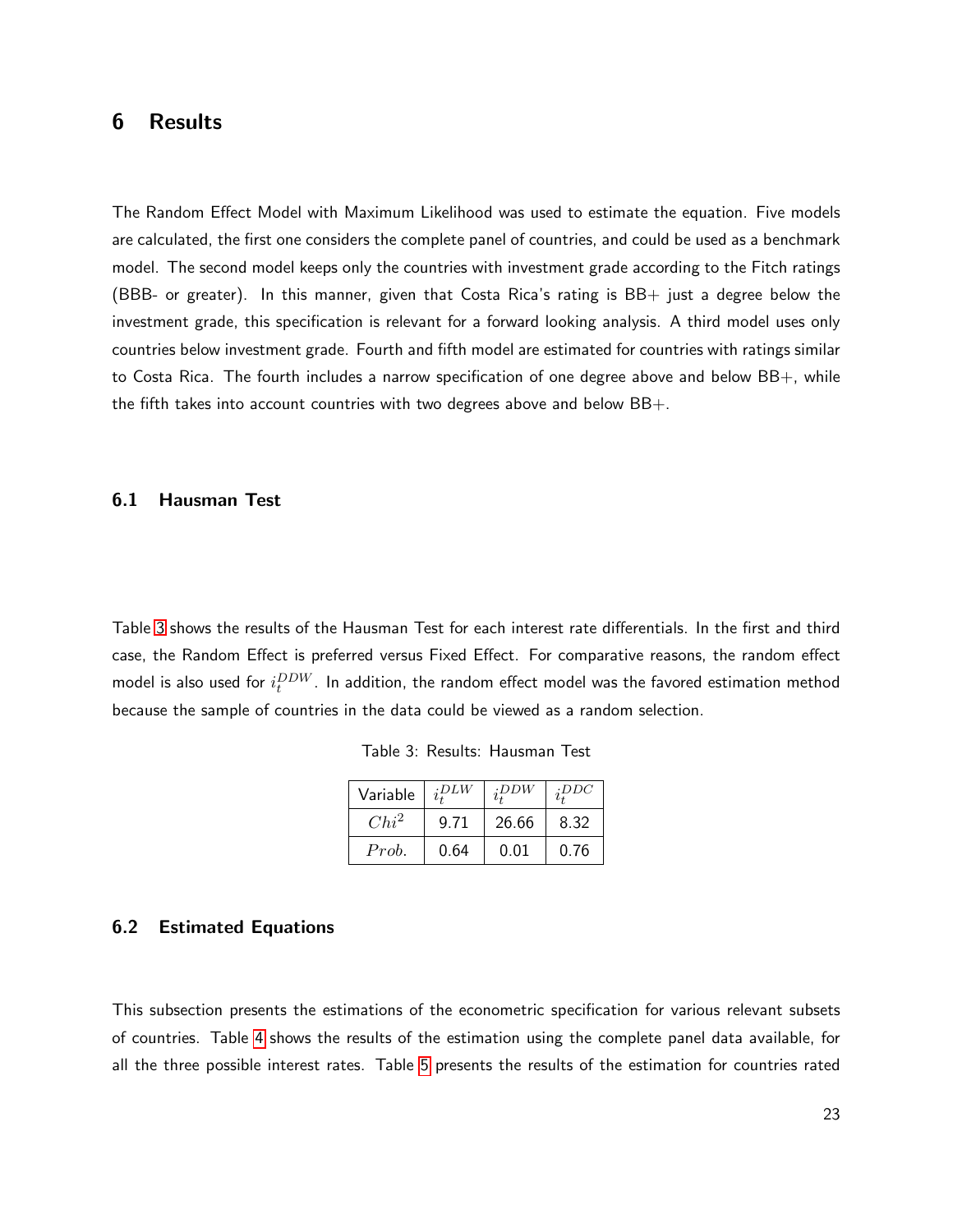as Investment Grade by Fitch Ratings (equal or greater than BBB-). Table [6](#page-31-0) presents the results of the estimation for countries rated as Non Investment Grade (ratings equal or below BB+) by Fitch Ratings. Additionally, two subgroups are selected to compare countries with a similar rating to Costa Rica (BB+). Tables [7](#page-32-0) and [8](#page-33-0) present the results for countries between BB to BBB- and BB- to BBB, respectively.

Even though the coefficient for the expected change in the exchange rate is significant and positive for all the specifications, the UIP is rejected because the coefficient is statistically different from one. UIP is also rejected in all the other estimations using different subsets of countries across the panel. This outcome reinforces the result of previous research in terms of the empirical complexity to corroborate the UIP.

In general, the quantitative conversion of the Fitch Rating  $(\rho_t^{p,k})$  $\left( \begin{smallmatrix} p,\kappa \ t \end{smallmatrix} \right)$  is highly significant across the relevant estimations, but its coefficient is higher for the Non Investment Grade subset. This could be rationalized if we assume that foreign investors will put more weight in this standardized rating for less developed or developing countries than for richer countries, given the asymmetric level of information available. This variable is dropped from estimations in Tables [7](#page-32-0) and [8](#page-33-0) because it is used as the variable to select the subgroups.

Another result derived from the estimation is the existence of an incomplete (although statically significant) pass-through of local inflation  $(\pi^k_t)$  to interest differentials. On average the coefficient is close to 0.4, meaning that an increase of one percent of local inflation will increase the interest rate differential by only 0.4%.

Similar to the results of local inflation, international inflation  $(\pi^*_t)$  has also an incomplete and even lower level of pass-through to interest rate differentials. In this case the average is close to 0.2. This implies than, although statistically significant, movements of international inflation will have a relatively small effect on the interest rate differentials.

The estimated coefficients for general government debt  $(gD_t^{k})$  and general government net lending  $(gr_t^\ast)$  have the expected sign. But as a general result, the general government net lending has a larger magnitude and is more significant. This result suggests that foreign agents put a greater attention to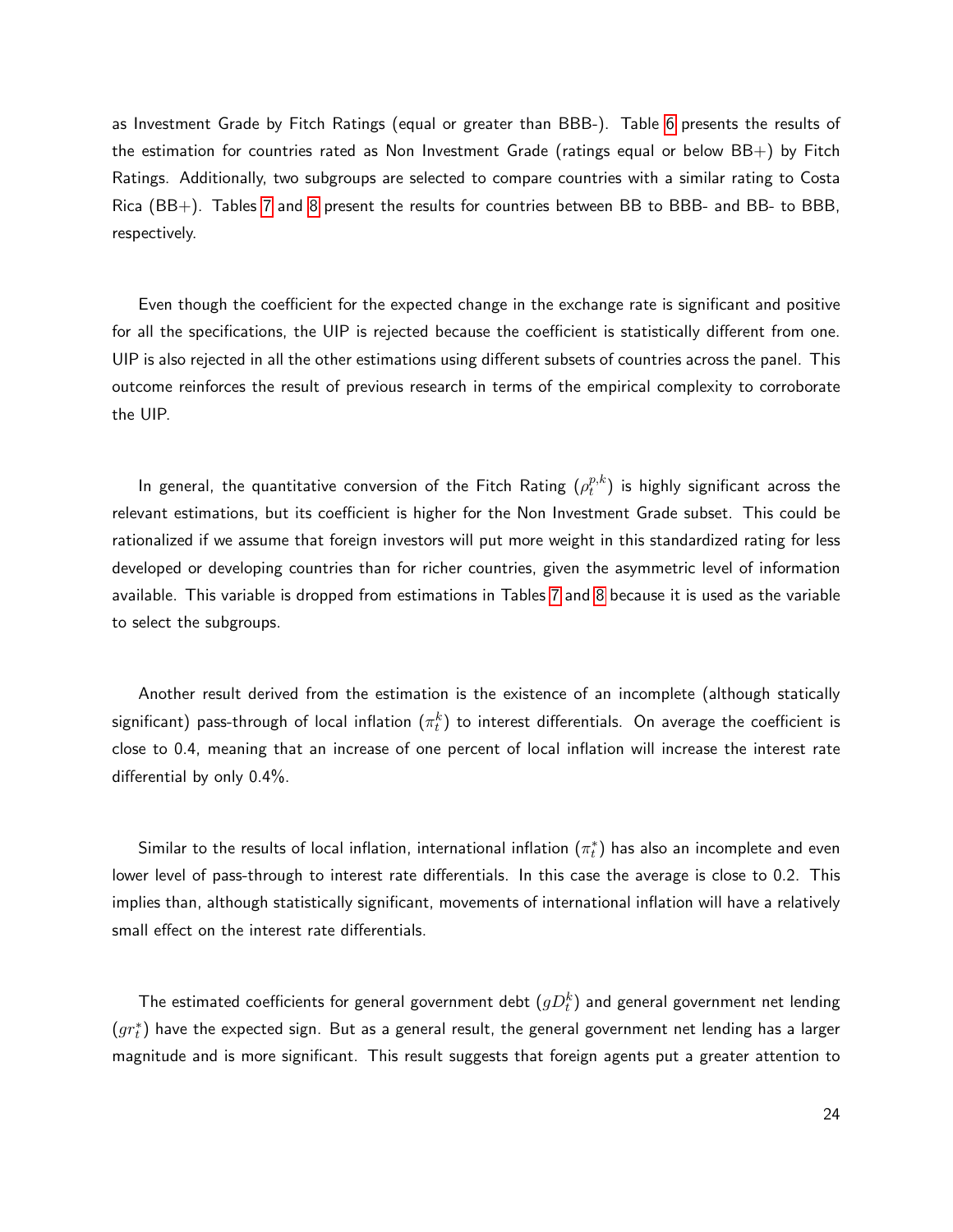<span id="page-29-0"></span>

| Variable             | $i_t^{DLW}$ | $i_t^{DDW}$ | $i_t^{DDC}$ |
|----------------------|-------------|-------------|-------------|
| $E[\dot{e}_{t+1}^k]$ | $0.112***$  | $0.069***$  | $0.107***$  |
| $\rho_t^{p,k}$       | $0.449***$  | $0.267***$  | 0.090       |
| $\pi_t^k$            | $0.476***$  | $0.484***$  | $0.368***$  |
| $\pi_t^*$            | $-0.362***$ | $-0.292***$ | $-0.050$    |
| $gD_t^k$             | $0.057**$   | $0.044***$  | 0.028       |
| $gr_t^*$             | $-0.723***$ | $-0.655***$ | $-0.721**$  |
| $rer_t$              | $0.104***$  | $0.110***$  | $0.127***$  |
| $\dot{Y}^k_t$        | $-0.160***$ | $-0.155***$ | $-0.291*$   |
| $y_t^k$              | $-0.569$    | 0.442       | 1.579       |
| $\dot{e}_{t}^{V,k}$  | $0.066**$   | $0.049**$   | 0.070       |
| $frt^k$              | $-0.068***$ | $-0.019$    | $-0.150*$   |
| $ca_t^k$             | 0.058       | 0.019       | $0.326**$   |
| cons                 | 7.398       | $-6.821$    | $-13.602$   |
| Obs.                 | 792         | 727         | 162         |
| Countries            | 89          | 91          | 15          |
|                      |             |             |             |

Table 4: Results: Complete Panel

legend:  $*p < 0.05; **p < 0.01; **pp < 0.001$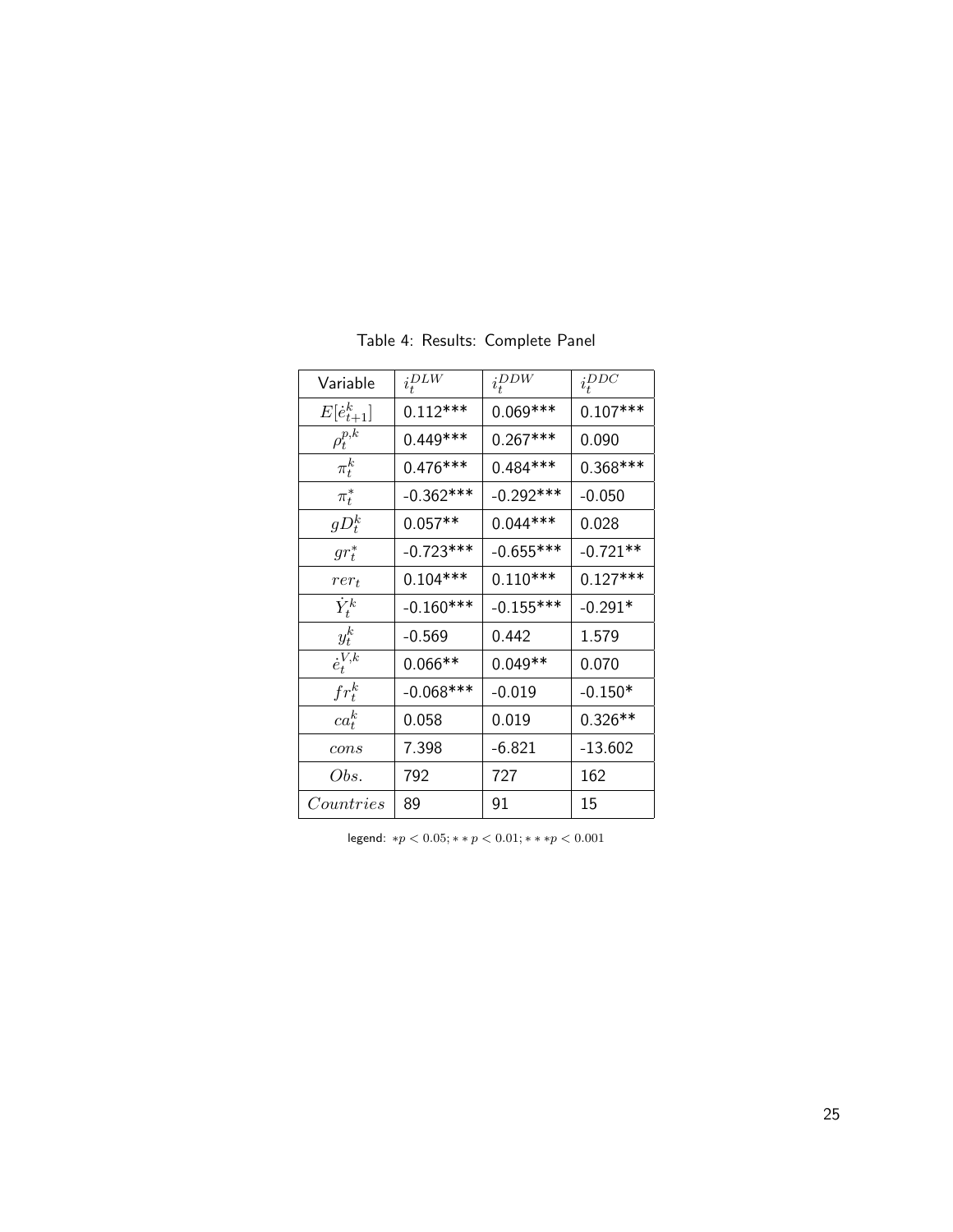| $i_t^{DLW}$ | $i_{t}^{DDW}$ | $i_t^{DDC}$ |
|-------------|---------------|-------------|
| $0.055***$  | 0.038***      | $0.154***$  |
| 0.127       | $0.307***$    | $0.303*$    |
| $0.317***$  | $0.310***$    | $0.319***$  |
| $-0.165**$  | $-0.160***$   | 0.006       |
| $0.035*$    | 0.008         | 0.028       |
| $-0.632***$ | $-0.693***$   | $-0.502***$ |
| 0.006       | 0.022         | $-0.065$    |
| $-0.152***$ | $-0.052*$     | $-0.200*$   |
| 0.080       | $0.760*$      | 1.139*      |
| -0.029      | 0.026         | $0.242***$  |
| $-0.010$    | $-0.012$      | $-0.031$    |
| 0.023       | 0.016         | 0.027       |
| 2.901       | $-8.259*$     | $-14.221**$ |
| 501         | 431           | 74          |
| 60          | 59            | 10          |
|             |               |             |

<span id="page-30-0"></span>Table 5: Results: Investment Grade Countries ( $\rho \geq BBB-$ )

legend:  $*p < 0.05; **p < 0.01; **pp < 0.001$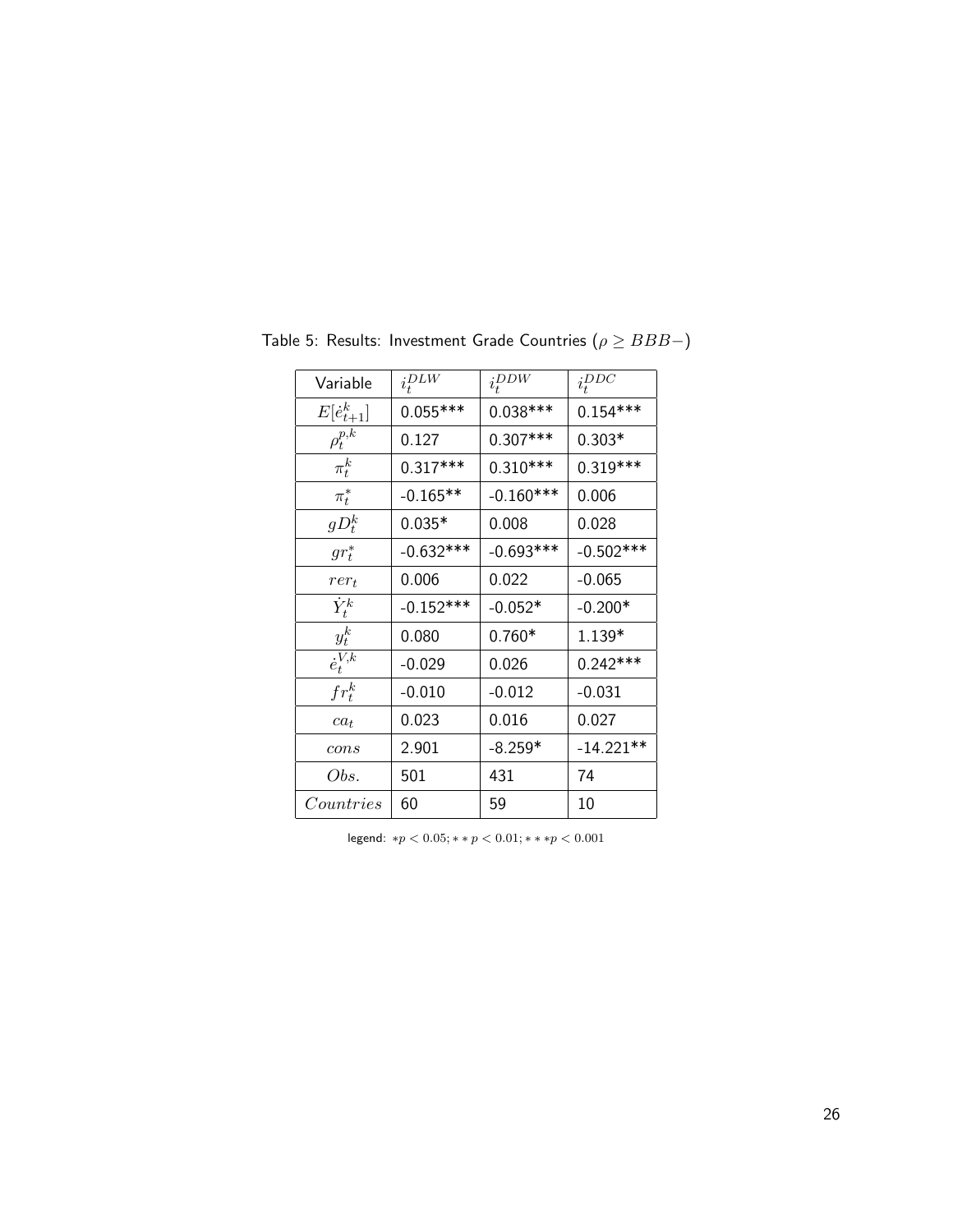<span id="page-31-0"></span>size of government deficits more than the level of debt. In addition, both coefficients are higher for the No Investment Grade Countries. In other words, the developing countries can be perceived with a lower level of risk insofar as the governments will be able to manage healthy levels of debt and deficit and, these variables are more relevant if the countries are rated as  $BB+$  or below.

| Variable             | $i_t^{DLW}$ | $i_t^{DDW}$ | $i_t^{DDC}$ |
|----------------------|-------------|-------------|-------------|
| $E[\dot{e}_{t+1}^k]$ | $0.095*$    | $0.060**$   | $0.077*$    |
| $\rho_t^{p,k}$       | $0.606*$    | 0.290       | $-0.006$    |
| $\pi_t^k$            | $0.406***$  | $0.457***$  | $0.287***$  |
| $\pi^*_t$            | -0.188      | $-0.214$    | $-0.195$    |
| $gD_t^k$             | $0.167**$   | $0.080*$    | 0.098       |
| $gr_t^*$             | $-0.885***$ | $-0.782***$ | $-0.675$    |
| $rer_t$              | $0.147***$  | $0.144***$  | $0.134**$   |
| $\dot Y^k_t$         | $-0.234*$   | $-0.208**$  | $-0.476**$  |
| $y_t^k$              | 0.801       | 0.992       | $3.190*$    |
| $\dot{e}^{V,k}_t$    | 0.054       | 0.038       | 0.044       |
| $frt^k$              | $-0.104**$  | $-0.055$    | $-0.146$    |
| $ca_t$               | 0.052       | 0.046       | $0.483**$   |
| cons                 | $-10.005$   | $-12.627$   | $-27.588$   |
| Obs.                 | 291         | 296         | 88          |
| Countries            | 44          | 44          | 11          |

Table 6: Results: No Investment Grade Countries ( $\rho \leq BB+$ )

legend:  $*p < 0.05; **p < 0.01; ***p < 0.001$ 

The real exchange rate  $rer_t$  has a highly statistical significant effect, and its sign is the expected one. A real appreciation (depreciation) will decrease (increase) the interest rate spread.

Real GDP growth  $(\dot{Y}^k_t)$  has the correct sign and it is statistically significant. As a proxy for the local return of capital, a higher GDP growth will attract more capital inflows, reducing the interest rate differential.

Overall, nominal exchange rate volatility  $(\dot{e}^{V,k}_t)$  $\mathcal{U}^{V,\kappa}_{t}$ ) is not significant except for the estimation including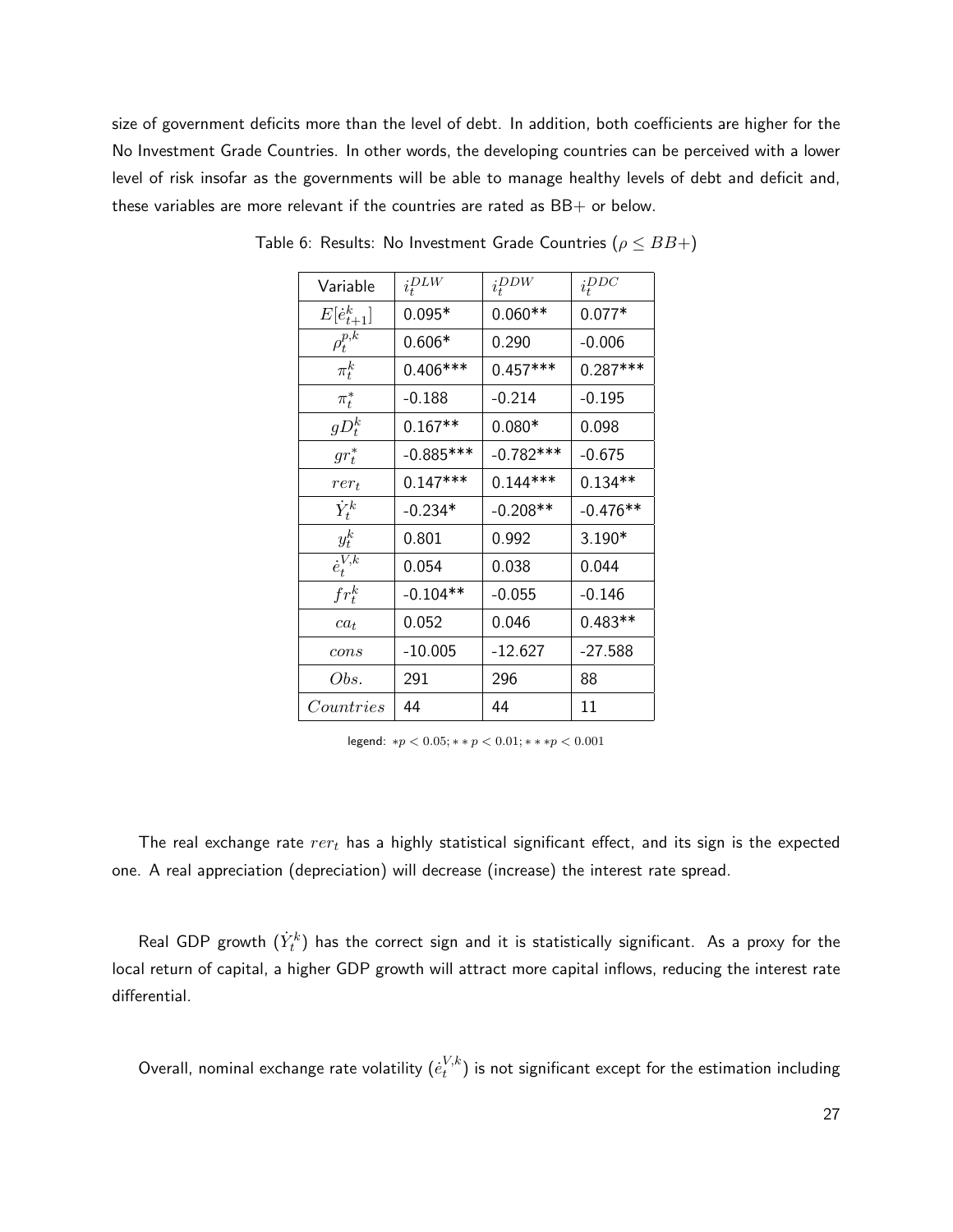the complete panel and the subgroup of Latin America countries with investment grade. However, the sign of the coefficient is the expected one, meaning that a more volatile exchange rate will increase the interest rate differential, as a premium for volatility.

<span id="page-32-0"></span>Also, the variables that indicate possible current account crisis such as current account  $(ca_t)$  and net foreign reserves  $(f r_t^k)$  as percentage of GDP have the expected sign.

| Variable             | $i_t^{DLW}$ | $i_t^{DDW}$ | $i_t^{DDC}$ |
|----------------------|-------------|-------------|-------------|
| $E[\dot{e}_{t+1}^k]$ | $0.075*$    | $0.043*$    | $0.137***$  |
| $\rho_t^{p,k}$       |             |             |             |
| $\pi_t^k$            | $0.304***$  | $0.225***$  | $0.329***$  |
| $\pi^*_t$            | $-0.338**$  | $-0.161*$   | $-0.035$    |
| $gD_t^k$             | $0.129**$   | $0.059*$    | 0.042       |
| $gr_t^*$             | $-0.428*$   | $-0.670***$ | $-0.749***$ |
| $rer_t$              | 0.027       | $0.042*$    | 0.027       |
| $\dot{Y}^k_t$        | $-0.276***$ | $-0.126**$  | $-0.048$    |
| $y_t^k$              | 0.748       | 1.030       | 0.777       |
| $\dot{e}_{t}^{V,k}$  | $-0.062$    | 0.017       | 0.118       |
| $frt^k$              | $-0.091**$  | $-0.063$    | $-0.116$    |
| $ca_t$               | 0.058       | 0.019       | 0.131       |
| cons                 | $-0.755$    | $-8.502$    | $-7.058$    |
| Obs.                 | 177         | 152         | 77          |
| Countries            | 31          | 30          | 10          |

Table 7: Results: Similar to Costa Rica  $(BB \le \rho \le BBB-)$ 

legend: \* $p < 0.05$ ; \* \*  $p < 0.01$ ; \* \* \* $p < 0.001$ 

Finally, the dejure degree of current account openness and the financial crisis dummy have the expected sign in general, but they were non statistical significant in the specifications. However, as a general annotation, the financial crisis increased the interest rate differential between one to two hundred base points.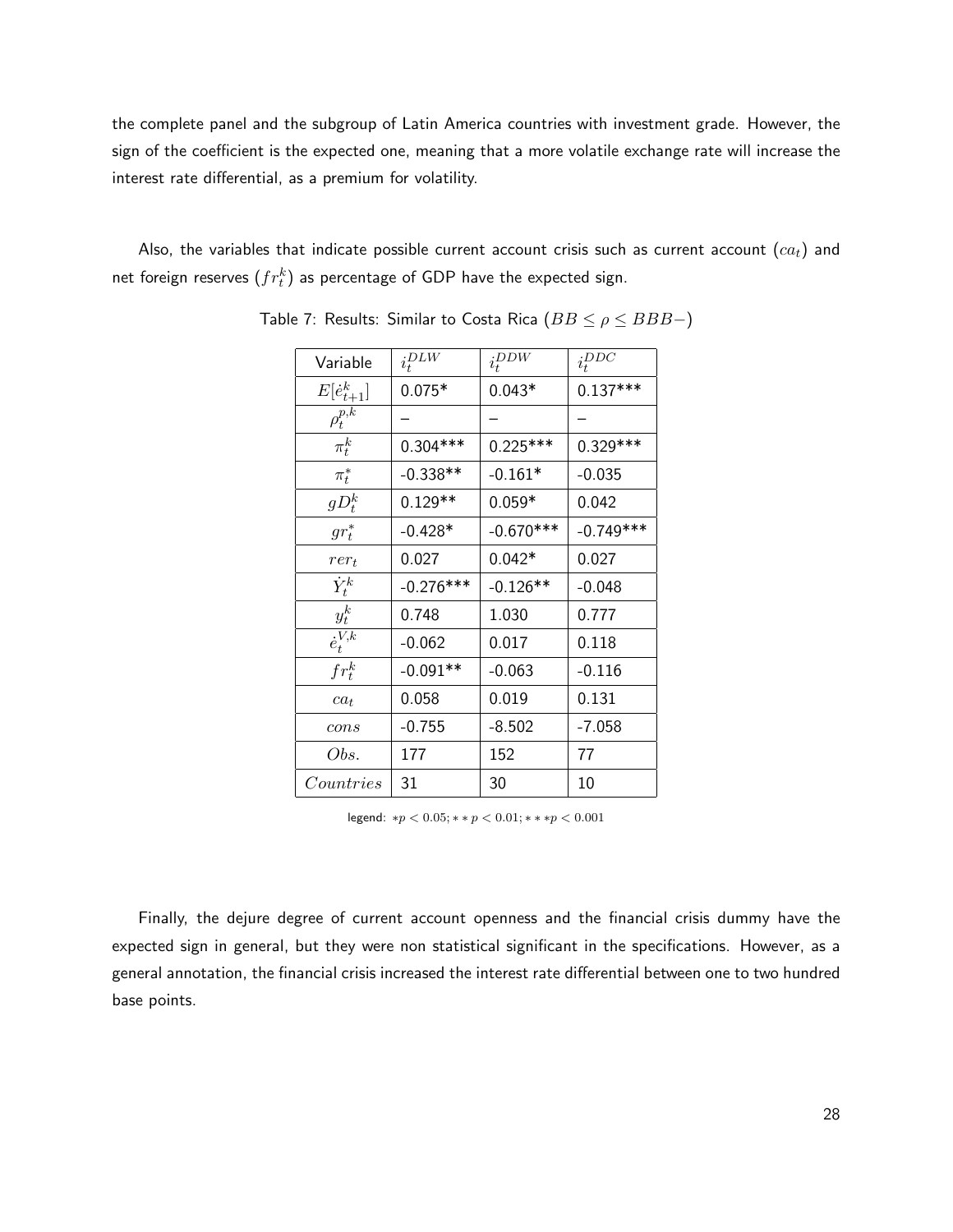| Variable             | $i_t^{DLW}$ | $i_t^{DDW}$ | $i_t^{DDC}$ |
|----------------------|-------------|-------------|-------------|
| $E[\dot{e}_{t+1}^k]$ | $0.0949***$ | 0.0499**    | $0.0831***$ |
| $\rho_t^{p,k}$       |             |             |             |
| $\pi_t^k$            | $0.405***$  | $0.560***$  | $0.323***$  |
| $\pi^*_t$            | $-0.315**$  | $-0.248**$  | $-0.021$    |
| $gD_t^k$             | $0.131***$  | $0.084**$   | $0.058*$    |
| $gr_t^*$             | $-0.643***$ | $-0.636***$ | $-0.818***$ |
| $rer_t$              | 0.021       | $0.102***$  | $-0.029$    |
| $\dot{Y}^k_t$        | $-0.194***$ | $-0.179***$ | $-0.025$    |
| $y_t^k$              | 0.735       | 0.852       | 1.505*      |
| $\dot{e}_{t}^{V,k}$  | $-0.019$    | 0.053       | $-0.049$    |
| $frt^k$              | $-0.065*$   | $-0.012$    | $-0.113$    |
| $ca_t$               | $0.067*$    | 0.039       | $0.180**$   |
| cons                 | $-2.767$    | $-10.730$   | $-14.028$   |
| Obs.                 | 281         | 252         | 100         |
| Countries            | 44          | 42          | 11          |

<span id="page-33-0"></span>Table 8: Results: Similar to Costa Rica  $(BB-\leq \rho \leq BBB)$ 

legend:  $*p < 0.05; **p < 0.01; **pp < 0.001$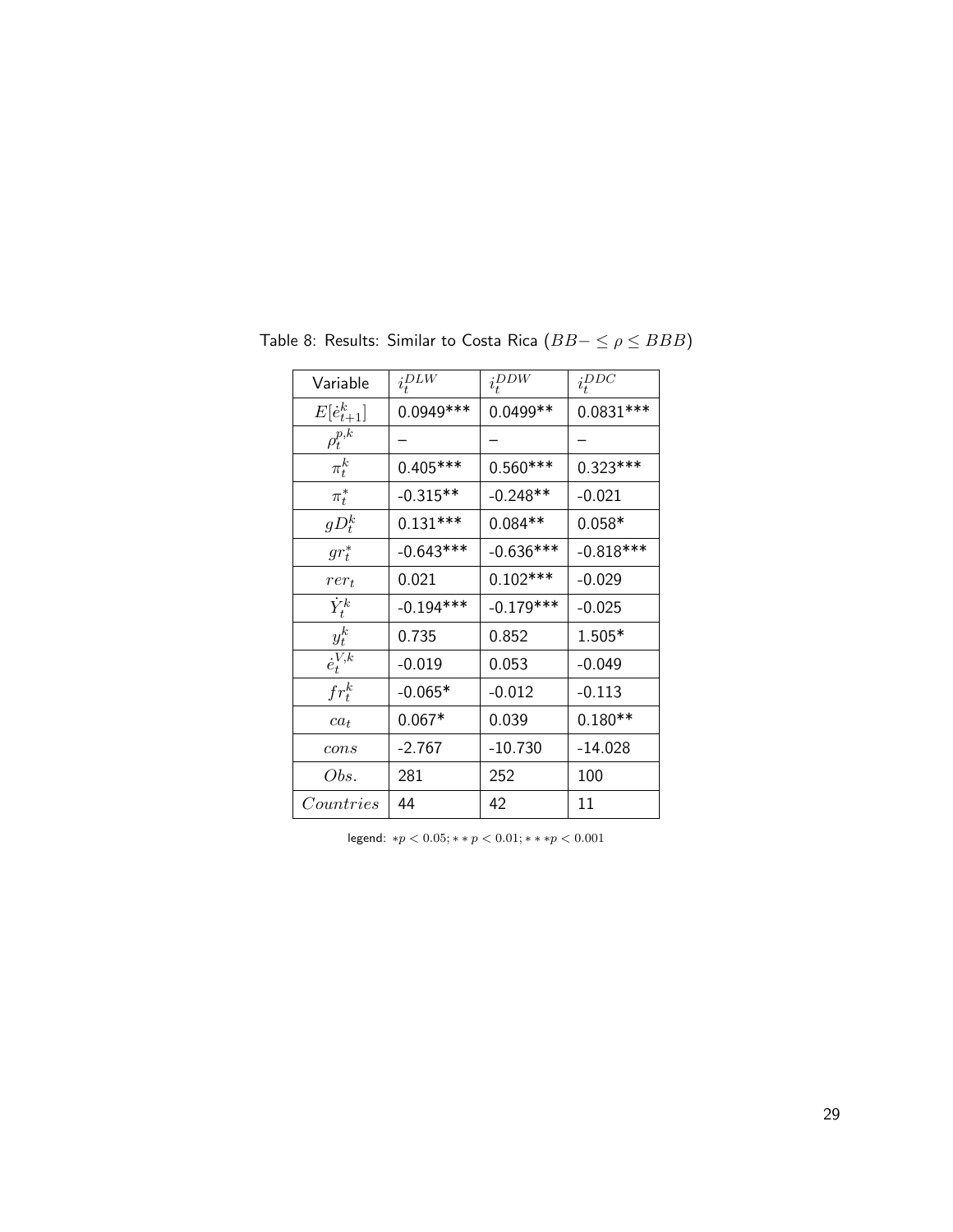#### <span id="page-34-0"></span>6.3 Observed versus Predicted Interest Rate Differentials

The estimated models not only provide a reference to understand which variables are relevant to explain the interest rate differentials, but they are also useful to obtain a predicted interest rate differential. This prediction can be used to evaluate if the observed interest rate spreads are above or below the ones predicted by the model. In this way, the gap observed can be used to explain if the interest rate is above or below what the model predicts given its estimated country risk level. If the observed value is above the predicted value, there is an incentive to take advantage of the arbitrage opportunity. If this arbitrage opportunity exists, it could signal a capital inflow.

<span id="page-34-1"></span>Using the estimation from Tables [4,](#page-29-0) [5,](#page-30-0) [6,](#page-31-0) [7](#page-32-0) and [8,](#page-33-0) a predicted interest rate differential is obtained for the case of Costa Rica. The predicted spreads are plotted in Figures [9,](#page-34-1) [10](#page-35-0) and [11](#page-36-0) for the Lending and Deposit Rate from the World Bank and the Deposit Rate of the ECLA, respectively.



Figure 9: Lending Interest Rate Differential Predicted by the Model

As expected, the predicted interest rate differential is lower for the estimation using only the Investment Grade countries. While, if we use only the subset of Non Investment Grade the predicted interest rate differential is higher.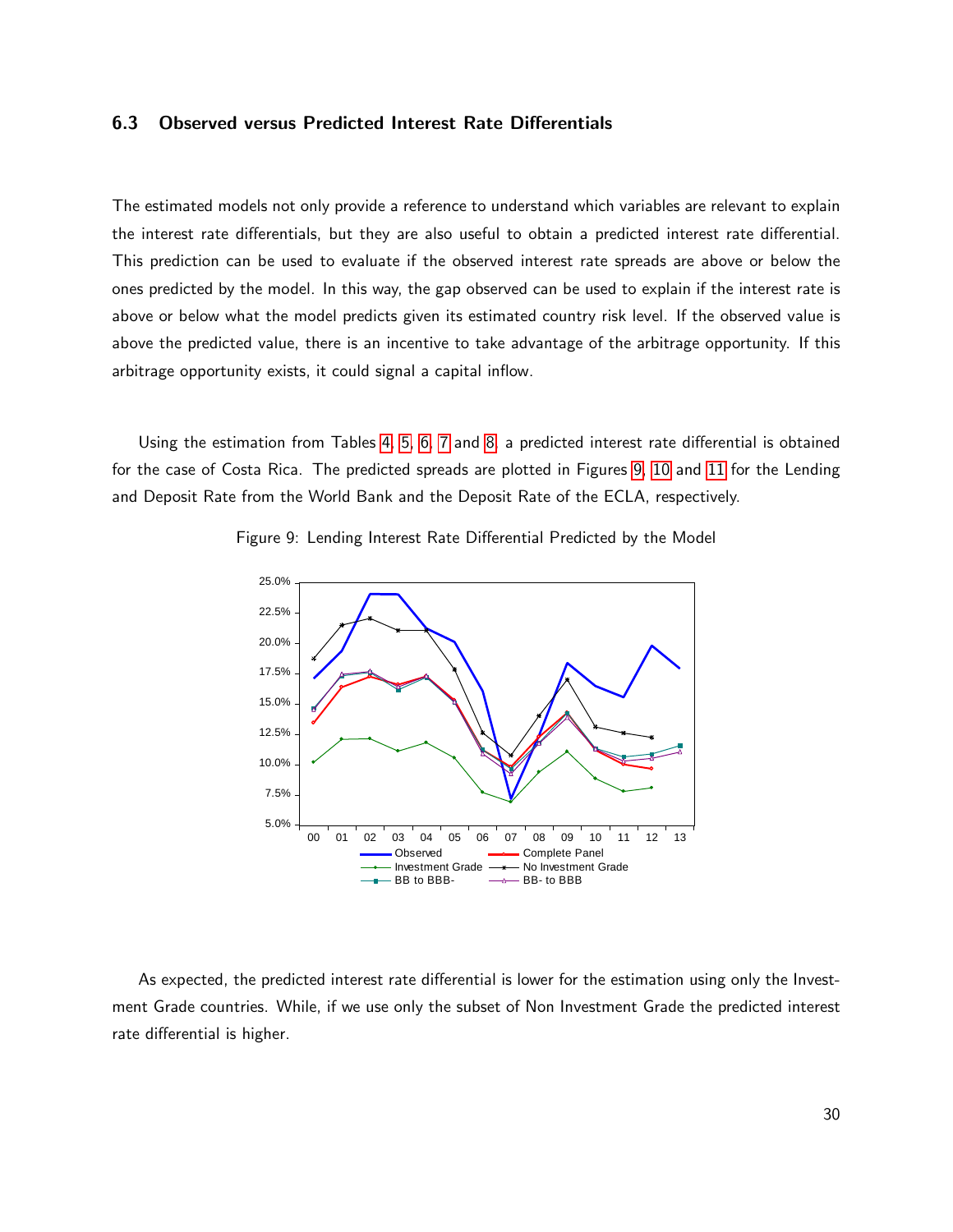<span id="page-35-0"></span>For the case of Costa Rica, the fifth specification that only takes into account observations for countries with a risk rating between BB- to BBB, is the relevant one. This specification is preferred to the specification of countries with risk ratings between BB and BBB- due to the higher level of statistical significance of the coefficients and the model in general.



Figure 10: Deposit Interest Rate Differential Predicted by the Model

Using the observed interest rate differential and the one predicted using the data from Table [8,](#page-33-0) a gap between these two variables can be estimated for the case of Costa Rica. Figure [12](#page-36-1) shows the entire sample (2000-2011), while Figure [13](#page-37-0) zooms in the years after the international financial crisis.

To expand the analysis, a gap between the observed and predicted lending interest rate differential using the data for Table [8](#page-33-0) can be estimated for countries with similar level of risk ratings (BB- to BBB). The results are presented in the Figure [14.](#page-38-0) Even across countries, Costa Rica has a large positive gap, only Brazil, Peru and Armenia have larger gaps.

The main conclusion is that a positive unexplained gap between the observed and predicted interest rate differential existed for Costa Rica during 2012. This positive gap could explain the capital inflows that have been present during this period. A second point is that the gap is bigger for lending rate than for the two deposit rates used in the estimation. This difference suggests that the one of the most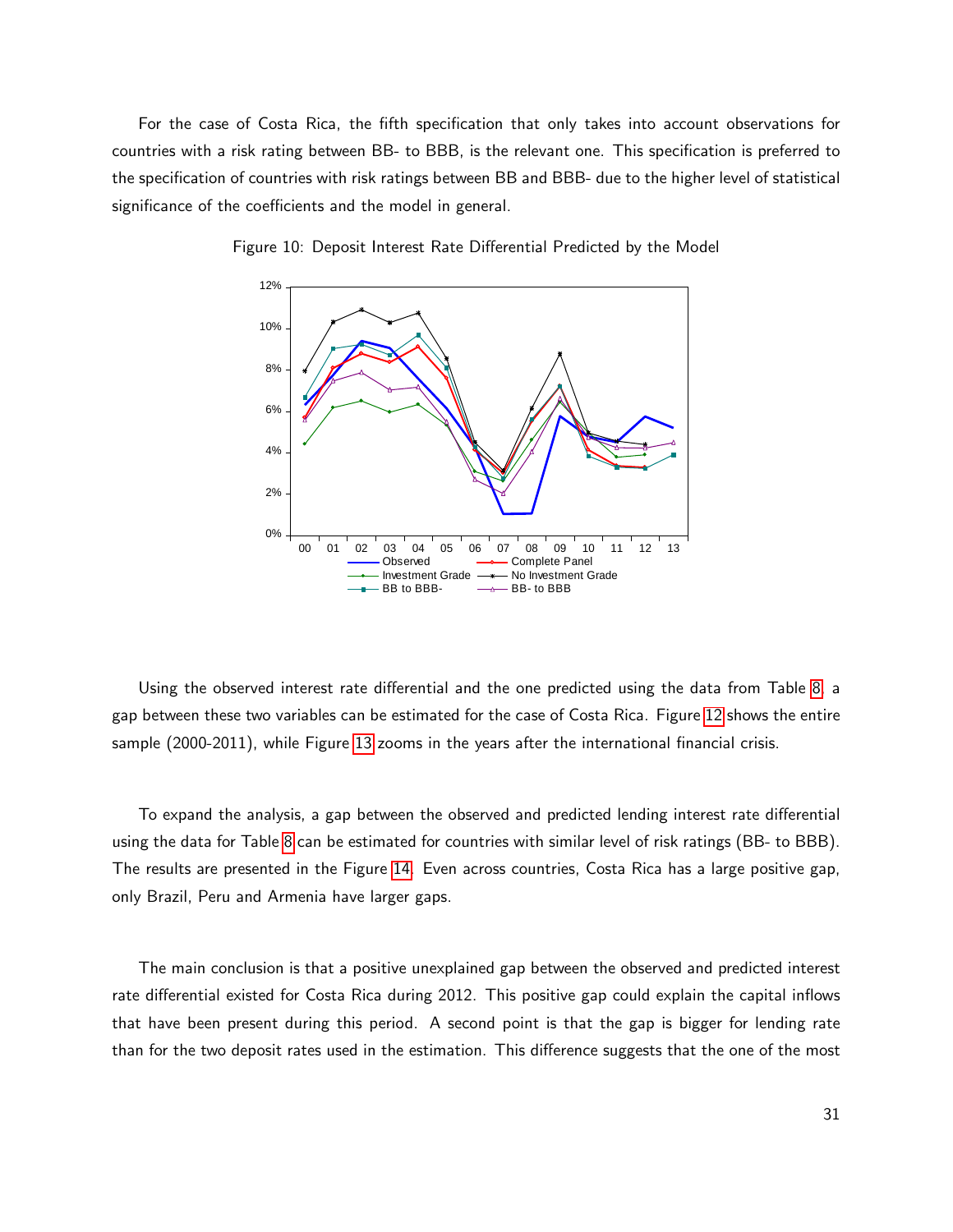

<span id="page-36-0"></span>Figure 11: Deposit Interest Rates Differential Predicted by the Model (ECLA)

<span id="page-36-1"></span>Figure 12: Gap between Observed and Predicted Interest Rates Differential

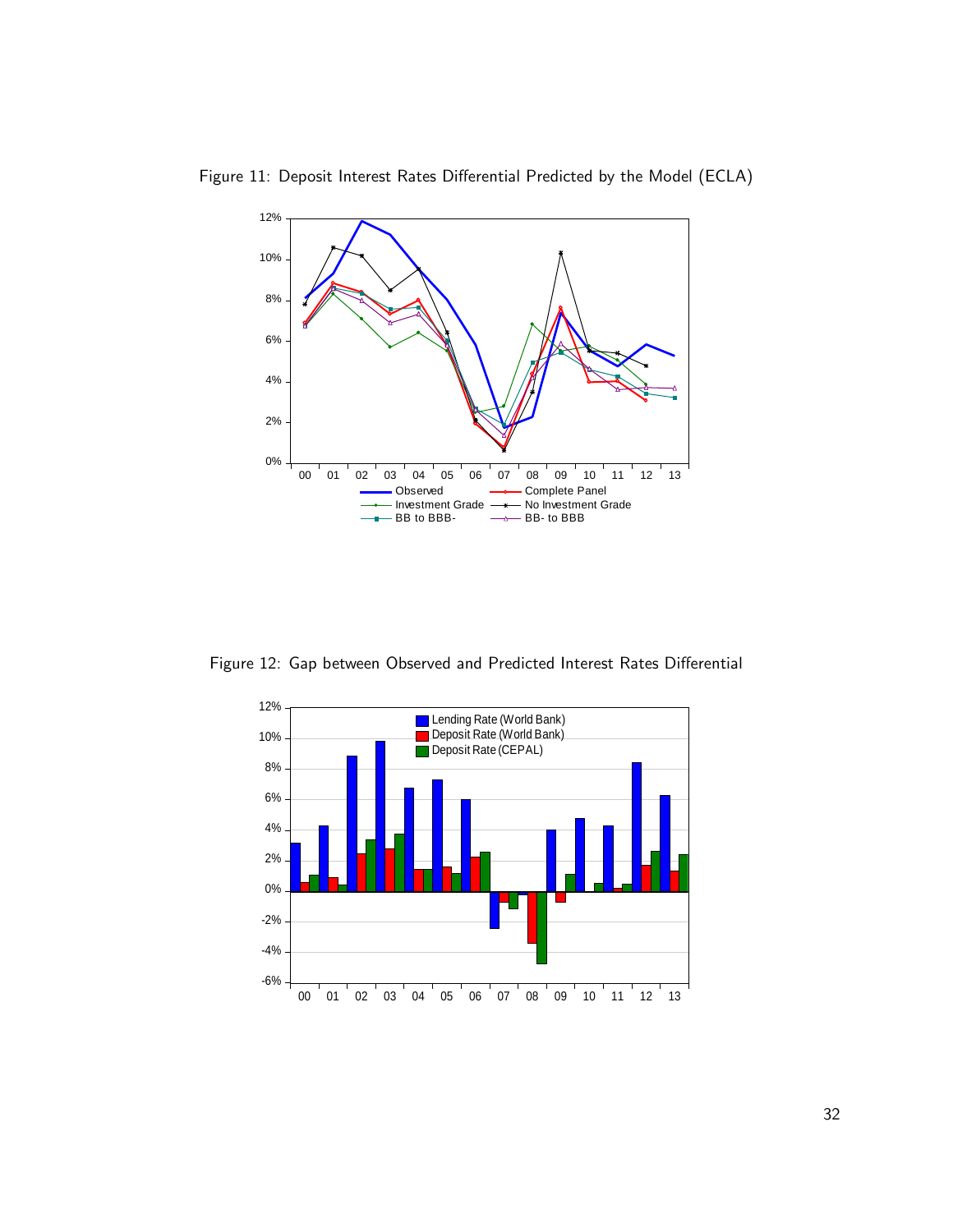

<span id="page-37-0"></span>Figure 13: Gap between Observed and Predicted Interest Rates Differential after the Financial Crisis

relevant incentives for capital inflows arises from the lending rate and not necessary from the deposit rates.

In order to achieve a better understanding of the difference between lending and deposit rates, an estimation of the margin is performed. Figure [15](#page-38-1) depicts the margin between the lending and deposit rates for Costa Rica and the averages for different groups.

As shown in Figure [15,](#page-38-1) the margin for Costa Rica is greater than the average of the selected subgroups. Also, the predicted spread suggests a lower differential for Costa Rica than the observed margin, as shown in Figure [16.](#page-39-1) Thus, a policy recommendation is that by reducing the margin, also the excess in the interest rate differential will be reduced as well.

In this sense, the interest rate differentials in Costa Rica are higher than the ones predicted by the model. This differential creates an incentive for capital inflows. Even though this incentive is active in both, the lending and deposit rates studied in this paper, the gap between the predicted interest rate differential and the observed one is greater for the lending rates.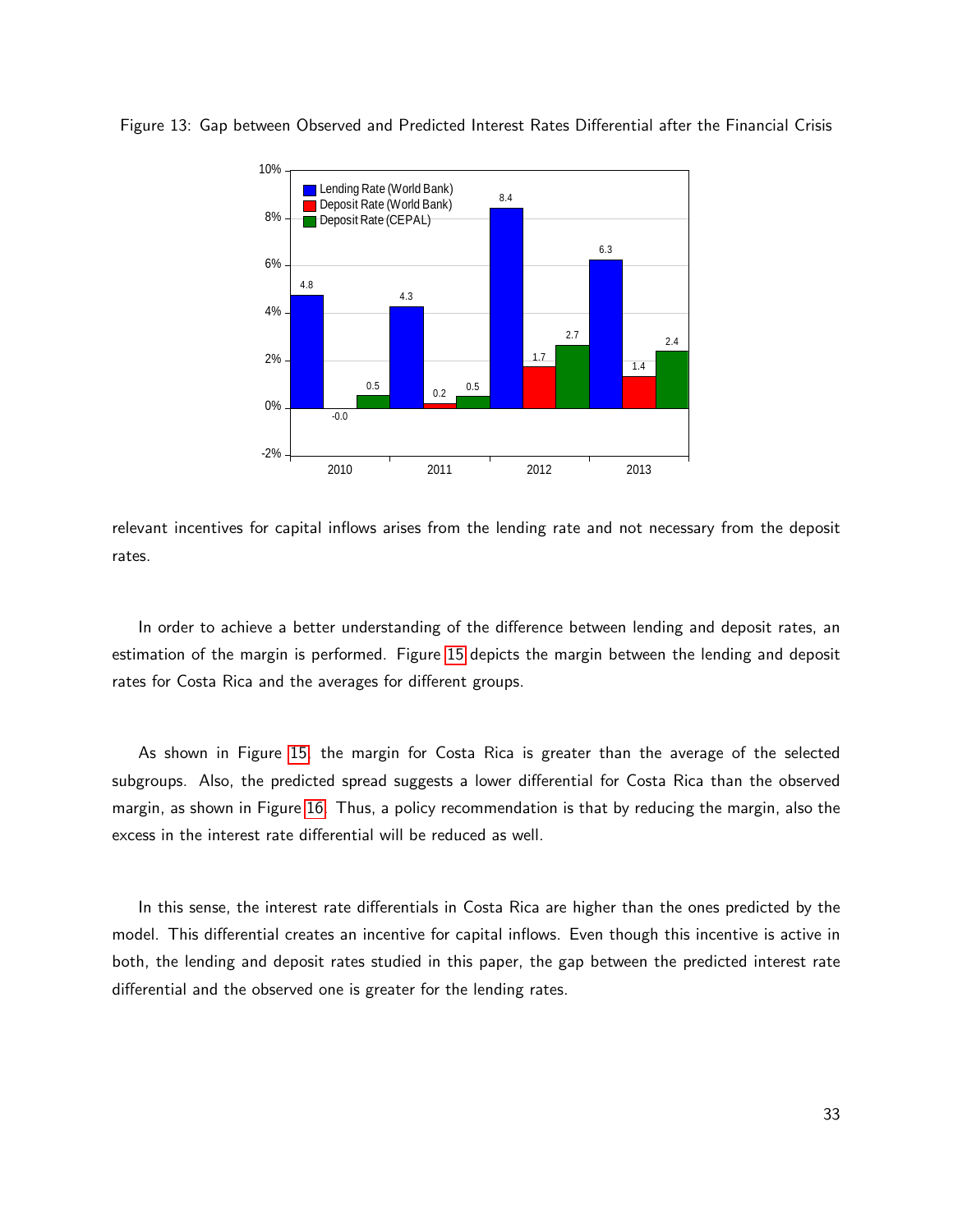

<span id="page-38-0"></span>Figure 14: Gap between Observed and Predicted Interest Rates Differential for selected countries

Figure 15: Margin between Lending and Deposit Rates

<span id="page-38-1"></span>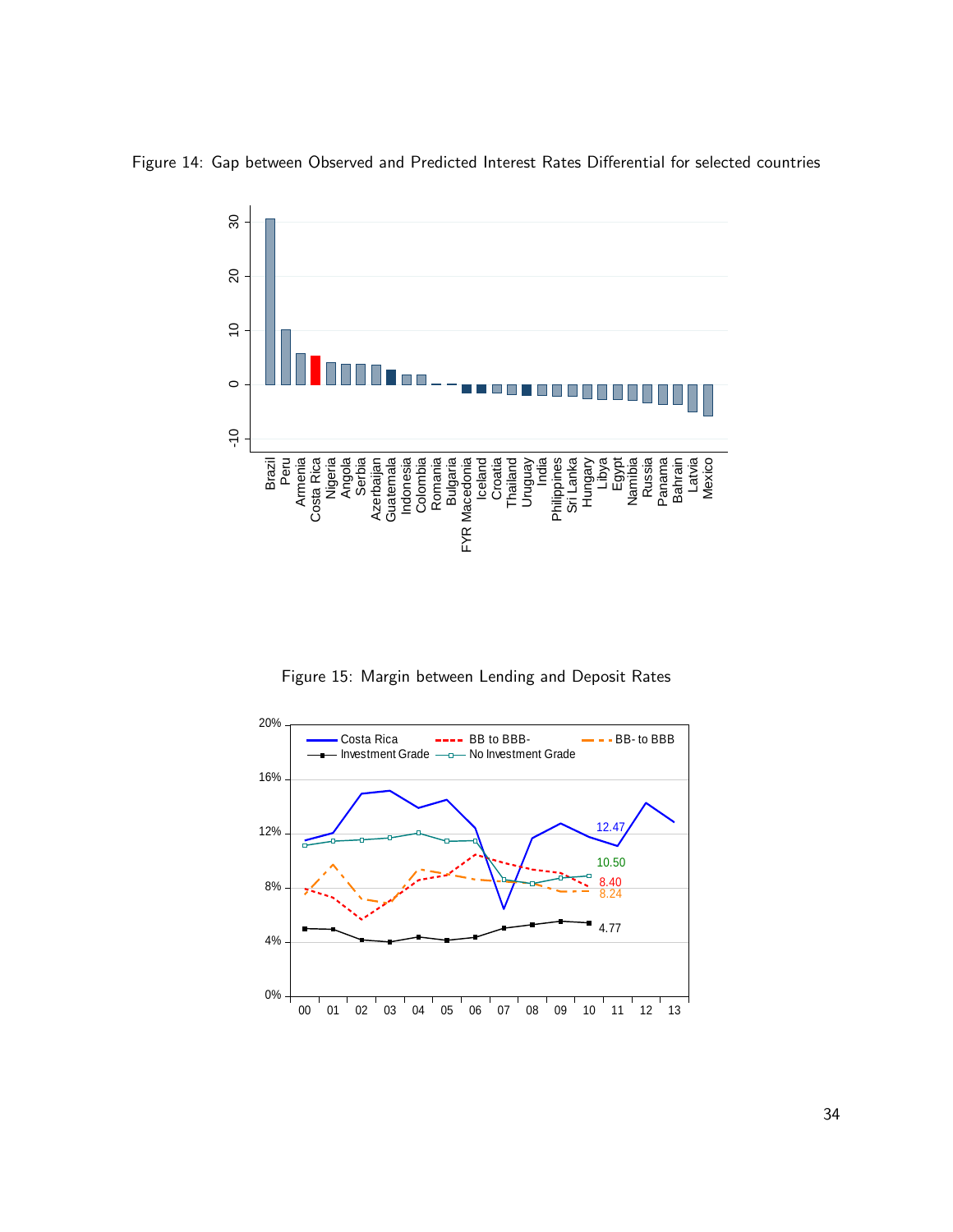<span id="page-39-1"></span>

Figure 16: Predicted Margin by the Models

### <span id="page-39-0"></span>7 Concluding Remarks

This paper aimed to analyze the interest rate differential as the main factor behind the recent capital inflows to Costa Rica. An estimation of a panel data model for interest rate differential taking into consideration an array of relevant macroeconomic variables was performed. One of the main contributions of this paper is the use of panel data instead of time series analysis. The panel data estimation provides the possibility to predict the level of interest rate differential that the country should have given its particular macroeconomic conditions.

The results of the estimation suggest that interest rate differentials for Costa Rica in 2012 are above what the estimated model predicts for the lending rate and deposit rate by 8.4 pp., and between 2.7 pp. and 1.7 pp. respectively. This excess in the interest rate differential could explain the observed capital inflows.

The fact that countries such as Brazil, Peru and Colombia, which also had important capital inflows in 2012, also have an observed interest rate differential above the estimated by the model makes the results more robust.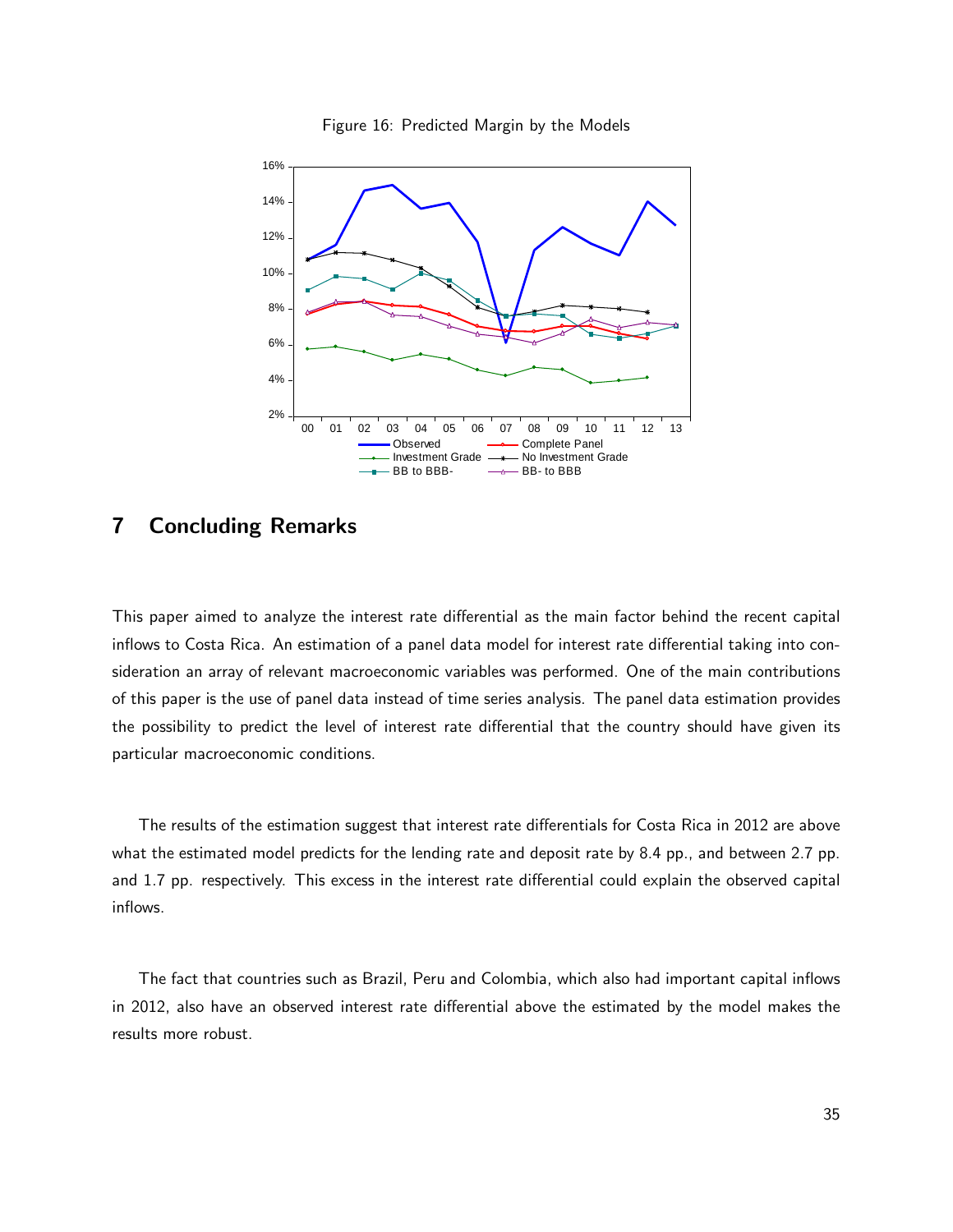The difference between lending and deposit rates in Costa Rica is greater than countries with similar levels of risk. This difference could be related with the industrial organization of the financial system in Costa Rica, which is fairly concentrated in a few major banks and the fact that these banks are state owned. This differential creates an incentive for domestic banks to finance their local operation with loans from foreign banks, therefore increasing the capital inflows and also the systemic risk.

Albeit the gap estimated between the predicted and the observed interest rate differential exists for lending and deposit interest rates, the gap is greater for the lending rates. This result suggests that policy makers should concentrate its efforts in reducing the level of lending rate by decreasing the interest rate spread.

It is relevant to highlight that local banks have the incentive to borrow funds from foreign banks in order to expand their credit in the local economy. This behaviour is explained due to the interest rate differential between local and foreign lending rates adjusted for exchange rate is larger than the local margin between lending and deposit rates.

Unobserved characteristics such as level of competition, asymmetric information, and frictions in the financial markets could explain the above average level of margin between lending and deposit rates in Costa Rica. To reduce the incentive for capital inflows a reduction in this margin should be a priority.

Available policy actions to reduce the interest rate differential in order to decrease the incentive for excess capital inflows are: an increase in exchange rate volatility, this option should be implemented but given the size of the interest rate differential it will not be sufficient, and reducing local inflation to a level equal or below international inflation.

Although there is room for orthodox policy actions such as the stated above, these actions will not solve the core of the problem that comes from the larger than average margin between lending rates and deposits rates. This margin is possibly originated by imperfect competition in the financial market. This structural problem will have to be solved in order to reduce the incentives for capital inflows in an effective way.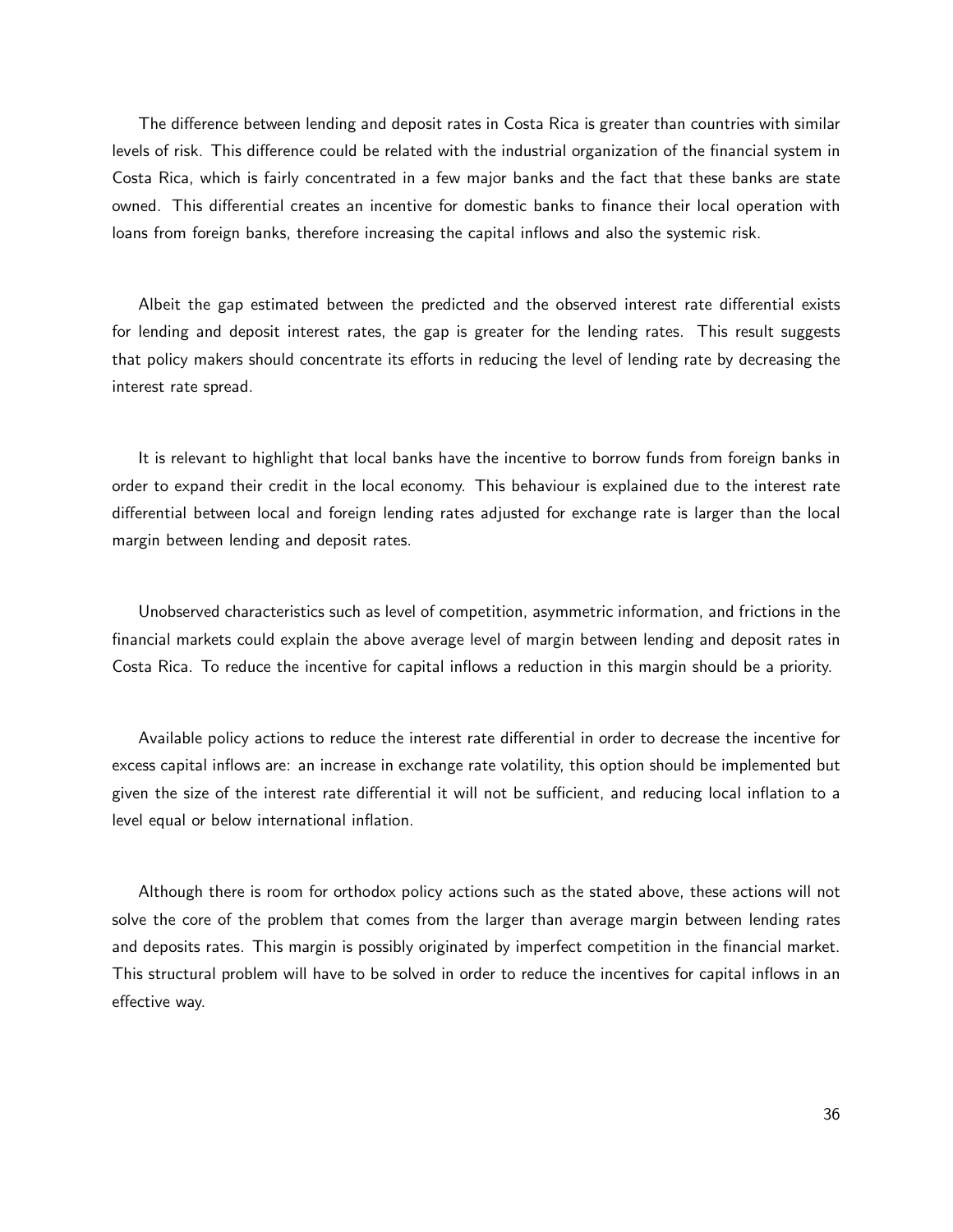## <span id="page-41-0"></span>**References**

- Alberto Ades, Frederico Kaune, P. L. R. M. D. T. (2000). Introducing gs-ess: A new framework for assessing fair value in emerging markets hard-currency debt. Global Economic Papers.
- Aliber, R. (1973). The interest rate parity theorem: A reinterpretation. Journal of Political Economy.
- <span id="page-41-2"></span>Alonso Alfaro Ureña, E. M. S. (2012). Determinantes del margen de intermediación financiera en costa rica. Technical report, Central Bank of Costa Rica.
- Jacob Frankel, L. R. (1975). Transaction costs and interest arbitrage: Tranquil versus turbulent periods. Journal of Political Economy.
- Jeffrey Frankel, A. M. (1988). Political versus currency premia in internacional real interest differentials: A study of forward rates for 24 countries. European Economic Review.
- <span id="page-41-3"></span>José Pablo Barquero Romero, C. S. R. (2011). Determinants of interest rate spread in costa rica. Technical report, Central Bank of Costa Rica.
- <span id="page-41-1"></span>Leon, J. (2013). Capital inflows in a small open economy: Costa rica. Technical report, Central Bank of Costa Rica.
- Peter Rowland, J. T. (2004). Determinants of spread and creditworthiness for emerging market sovereign debt: A panel data study. Borradores de Economía.
- Rojas, A. (1998). Descomposición del diferencial de tasas de interés entre chile y el extranjero, 1992-1996. Monetaria.
- Rowland, P. (2004). The colombian sovereign spread and its determinants. Borradores de Economía.